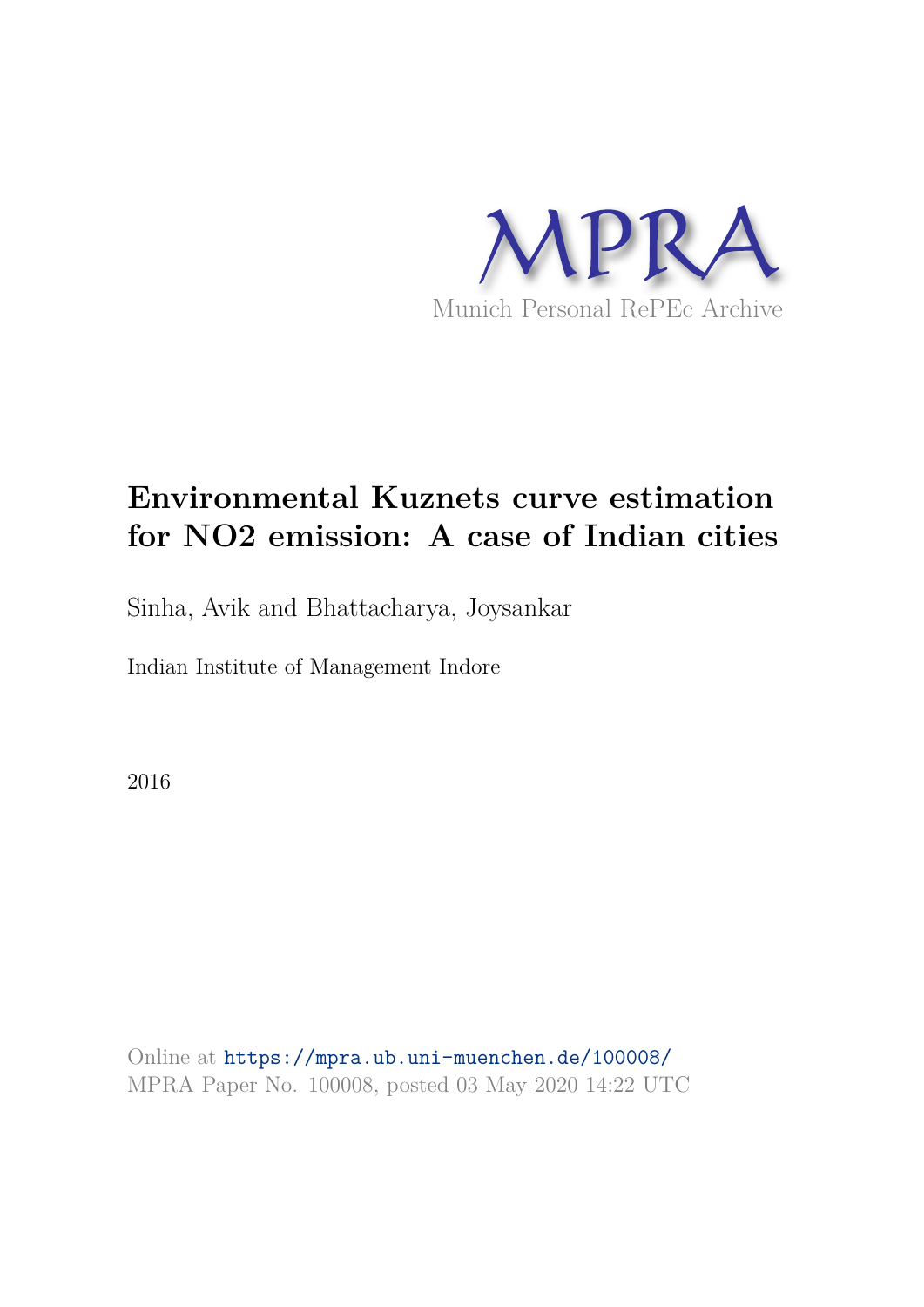#### **1. Introduction**

As economy moves along the growth trajectory, environment deteriorates at an increasing rate. With higher level of income, when economy starts to develop, the pace of deterioration slows down, and at a particular level of income, environmental degradation starts to come down. In the literature of environmental economics, this phenomenon is referred to as Environmental Kuznets Curve (EKC) hypothesis. This phenomenon is termed after Simon Kuznets (1955), who described the inverted U-curve association between income inequality and economic development. While establishing a relationship between pollution and economic development, Grossman and Krueger (1991) found its resemblance with Kuznets' inverted U-curve relationship, and named it after Simon Kuznets.

By far, the existing studies on EKC hypothesis have focused on either cross-country analysis or intra-provincial analysis of a particular country. In this study, we have analyzed the NO2 emission data for 139 Indian cities during 2001-2013. The analysis is done by segregating the entire dataset into industrial and residential category, and then segregating each of the two segments in terms of income level, i.e. low, medium, and high income. This bifurcation will allow us to visualize the income-pollution association at various levels of income, and therefore, analyzing policy implications can be more effective. The literature of EKC hypothesis has majorly looked into the income-pollution association without considering different income levels for any particular context. This is one area, which is largely unaddressed in the literature, and that is the focus of this study.

In EKC hypothesis, economic growth has been taken as the explanatory variable for environmental degradation, and economic growth has been parameterized in several ways in the literature. It has been primarily indicated as growth in per capita income, and in some of the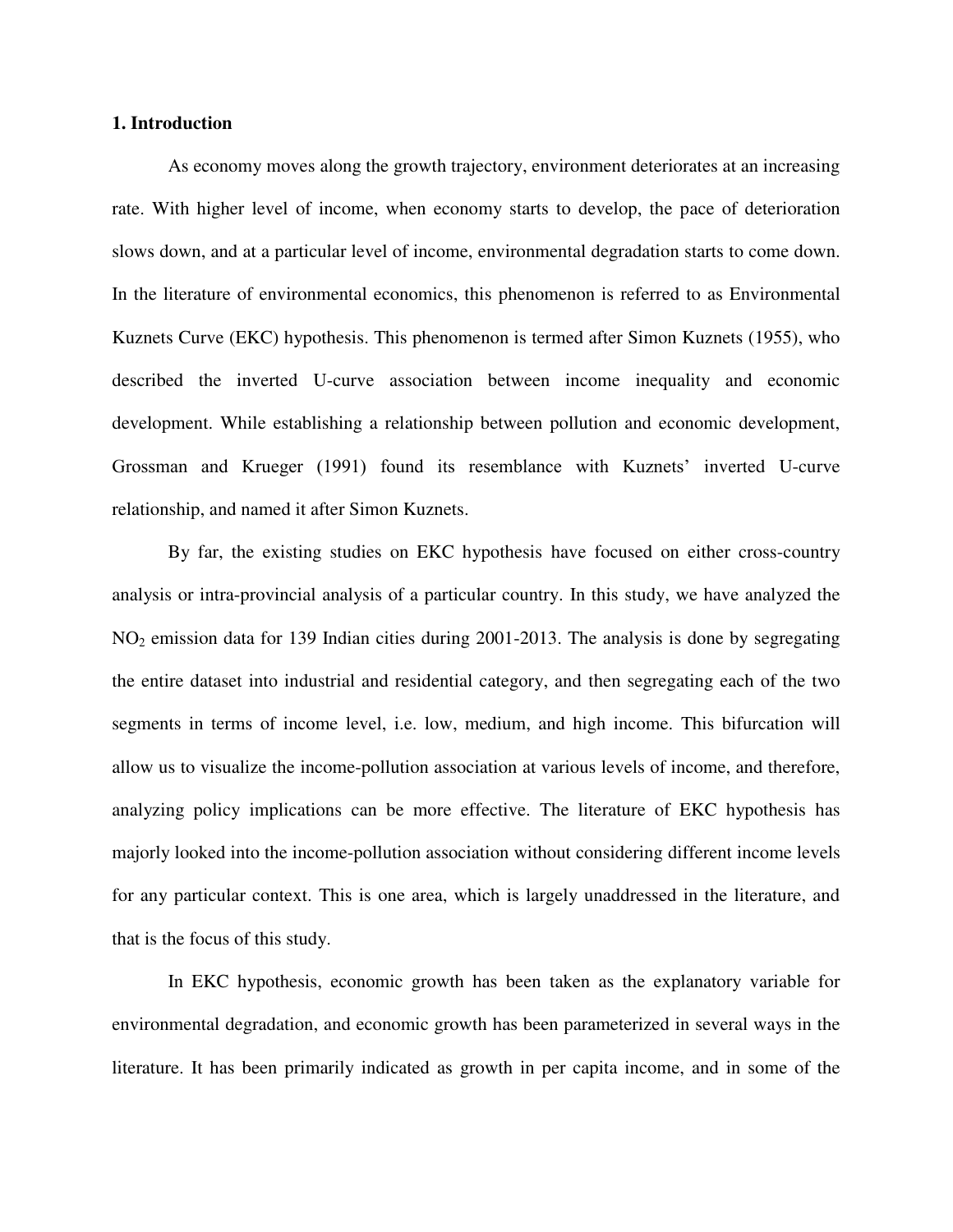studies as trade, financial development, and technological advancement, as according to Hill and Magnani (2002), per capita income may not be the only indicator for economic growth. Apart from income, this study has taken electricity consumption and petroleum consumption as two other explanatory variables. These two variables are the proxy measures for energy consumption.

In methodological terms, this study employs fixed effect panel regression on parameters validated by auxiliary regressions on orthogonally transformed dataset. Due to usage of power terms, EKC models suffer from multicolinearity. In most of the existing studies, this issue has been ignored, and this has been pointed out by several researchers. This study has used orthogonal transformation of parameters, followed by auxiliary regression on transformed parameters for removing multicolinearity from the data. Contribution of this study is not only in terms of finding EKC for Indian cities, but also in terms of employing a more refined set of parameters, which have hardly been considered in the literature.

#### **2. Review of literature**

The literature on EKC hypothesis is extensive in the field of ecological economics. For NO2 emission, studies have been carried out on cross-sectional data (Panayotou, 1993; Hill and Magnani, 2002) and panel data (Grossman and Krueger, 1995; Egli, 2001; Archibald et al., 2004; Welsch, 2004; Fonkych and Lempert, 2005; Song et al., 2013) and all of these studies are based on a group of countries. Apart from the works of Carson et al. (1997), Roumasset et al. (2006), Park and Lee (2011) hardly any study has attempted to analyze the EKC of a particular country. Moreover, for a country with high population density, it is not always feasible to end up with a single EKC only. Though the aforementioned studies have considered provincial differences in emission, no study has considered different income levels of a country and the differential impact of income levels on emission. In this study, we have segregated Indian cities in terms of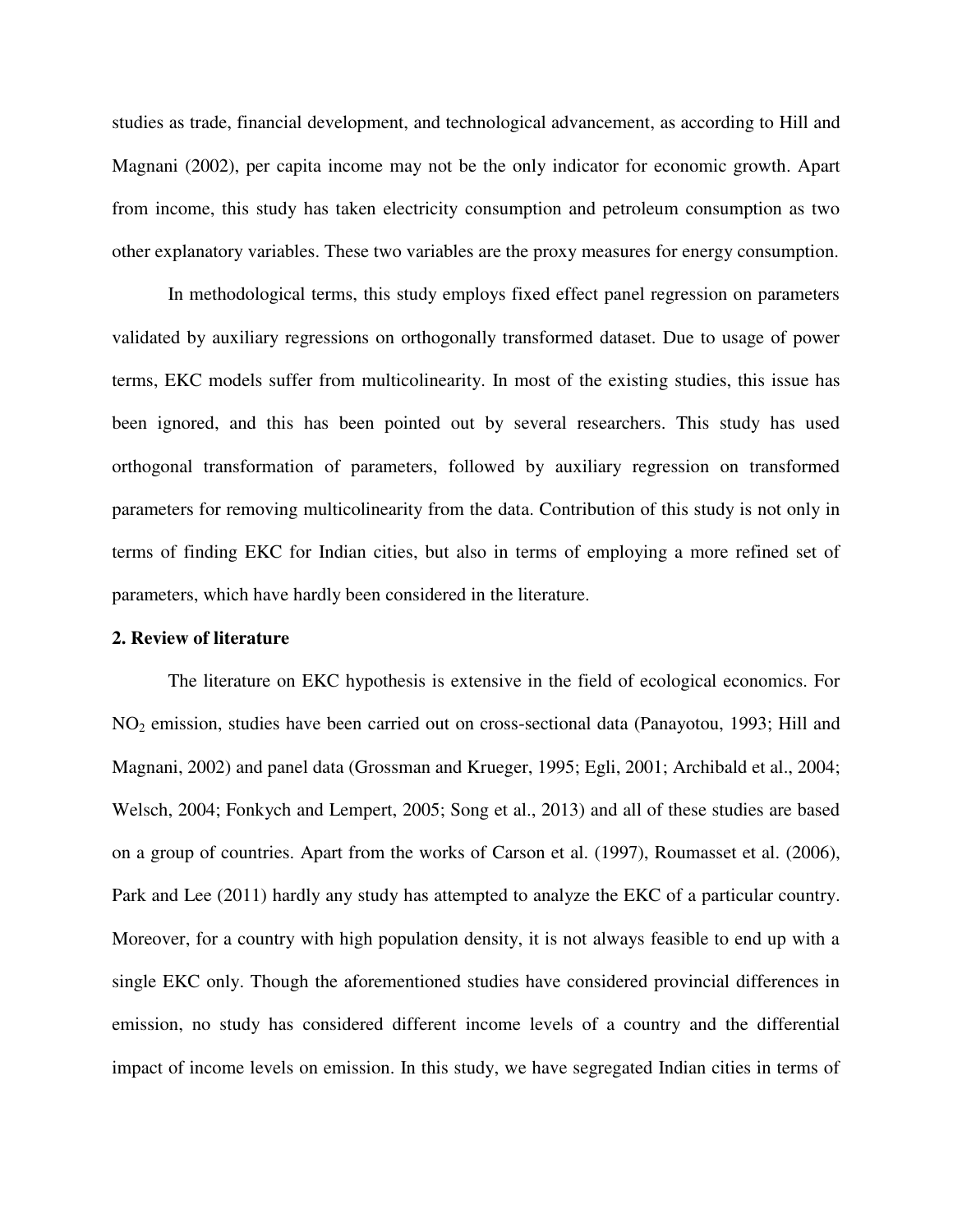three income levels, namely low, medium, and high income and observed the income-emission association under EKC framework.

We will now look into other pollutants, like carbon dioxide  $(CO<sub>2</sub>)$  and sulphur dioxide (SO2). For both of the cases, studies have been carried out cross-sectional data and panel data. For CO2, studies are carried out by Holtz-Eakin and Selden (1995), Lindmark (2002), Friedl and Getzner (2003), Aldy (2005), Dijkgraaf and Vollebergh (2005), Auffhammer and Carson (2008), Aslanidis and Iranzo (2009), Musolesi et al. (2010) and others, and all of these studies are based either on cross-country of cross-province panel data. For  $SO<sub>2</sub>$ , studies on cross-sectional data are carried out by Panayotou (1993), Taskin and Zaim (2000), Bimonte (2002), Khanna and Plassmann (2004) and others, and studies on panel data are carried out by Selden and Song (1994), Shafik (1994), Grossman and Krueger (1995), Kaufmann et al. (1998), List and Gallet (1999), Harbaugh et al. (2002), Millimet et al. (2003), Galeotti et al. (2006), Soytas et al. (2007), Apergis and Payne (2010), Al Sayed and Sek (2013) and many others. In this case also, studies looked into either cross-country of cross-province panel data.

Apart from that, while estimating EKC for any context, researchers have majorly taken indicators of economic growth, like trade (Suri and Chapman, 1998), financial development (Tamazian et al., 2009), and technological progress (Bhattarai and Hammig, 2001) as explanatory variables in EKC framework. These variables are different indicators of economic growth. For ambient air pollution, more specific explanatory variables are required, and a recent work of Onafowora and Owoye (2014) has considered this aspect. They have taken energy consumption as an explanatory variable, which is relevant for our study as well. As India is net oil importing nation, and Indian industries and households depend on commercial and combustible electricity consumption for their subsistence (Sinha and Mehta, 2014), we have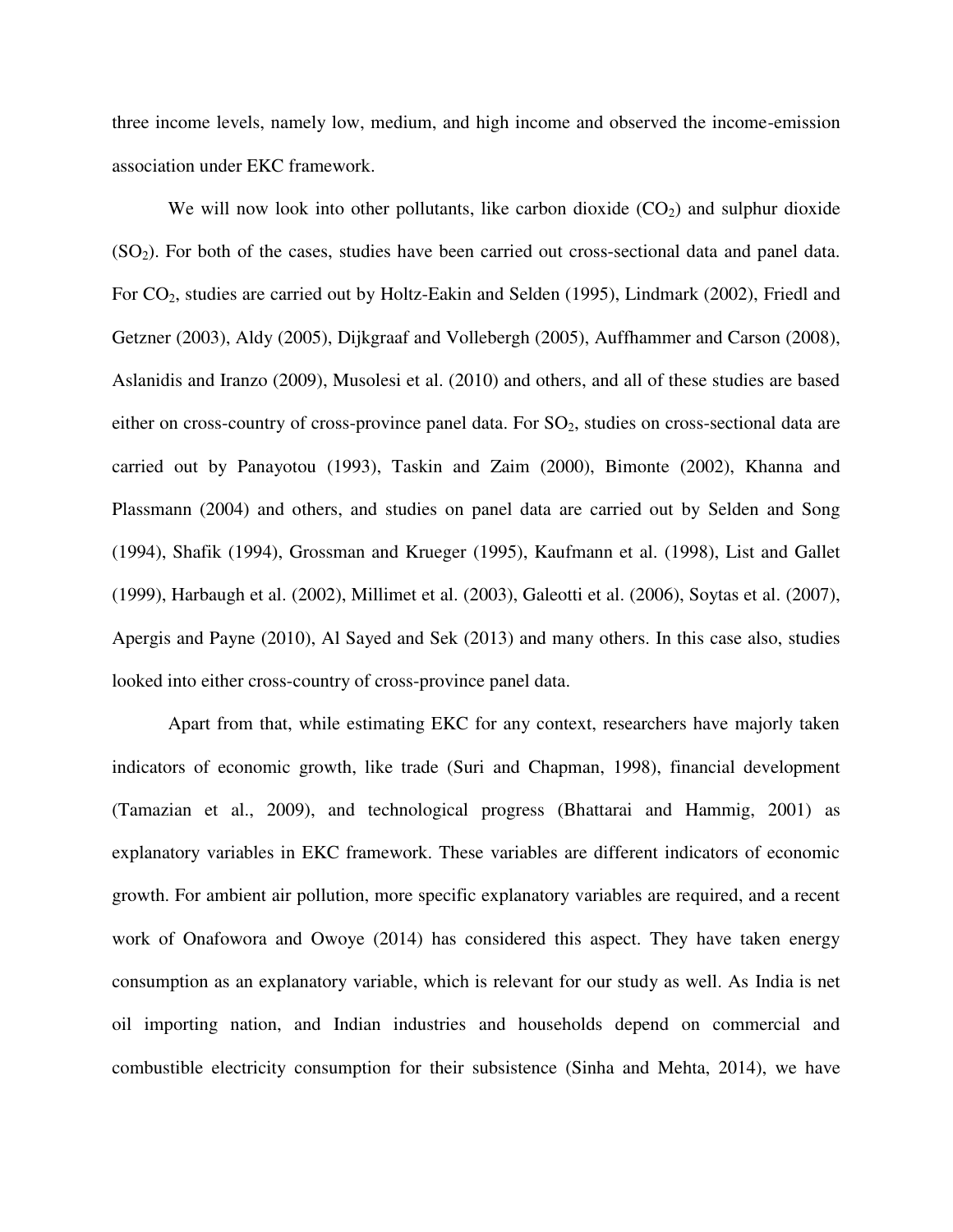taken energy consumption in the form of electricity consumption and petroleum consumption as explanatory variables in our study.

#### **3. NO2 emission in India**

Due to rapid growth in industrialization, India has experienced a significant growth in the fossil fuel consumption. Adverse effects of this growth have been seen in the growth of ambient air pollution. During the last decade,  $CO_2$  emission has gone up by  $72\%$ ,  $SO_2$  emission has gone up by 54%, and  $NO_2$  emission has gone up by 42% (Lu et al., 2011; Haq et al., 2015). If we look at the emission affecting tropospheric region, then the  $NO<sub>2</sub>$  should be considered as the primary pollutant in this case, as 79% of the tropospheric atmosphere consists of nitrogen  $(N_2)$ . It is majorly responsible for creation of ground-level ozone, a primary component of smog. It is also responsible for creation of various nitrate compounds, which add to the level of respiratory particulate matters in the lower atmosphere. Owing to these reasons, rise in the level of  $NO<sub>2</sub>$ emission can cause serious damage to ambient atmosphere.

In India, reasons behind rise in the level of  $NO<sub>2</sub>$  emission are different for industrial and residential areas. In industrial areas, rise in the  $NO<sub>2</sub>$  emission can be attributed to rise in the level of direct fossil fuel consumption, in the form of coal and oil. Consumption of coal majorly takes place at the thermal power plants, and due to the high temperature (more than  $1700^{\circ}$ C) in the furnaces, molecular  $N_2$  and oxygen  $(O_2)$  react with each other and form  $NO_2$  (Zeldovich, 1946). This is the primary source of  $NO<sub>2</sub>$  emission in industrial areas. Apart from this, contribution of oil combustion stands second in the rise in  $NO<sub>2</sub>$  emission. This direct consumption of petroleum fuel is majorly visible in vehicular transportation, which is evident in the industrial cities in India. The first incident is referred to as the *Thermal NO2* and the second one is referred to as the *Fuel NO2*.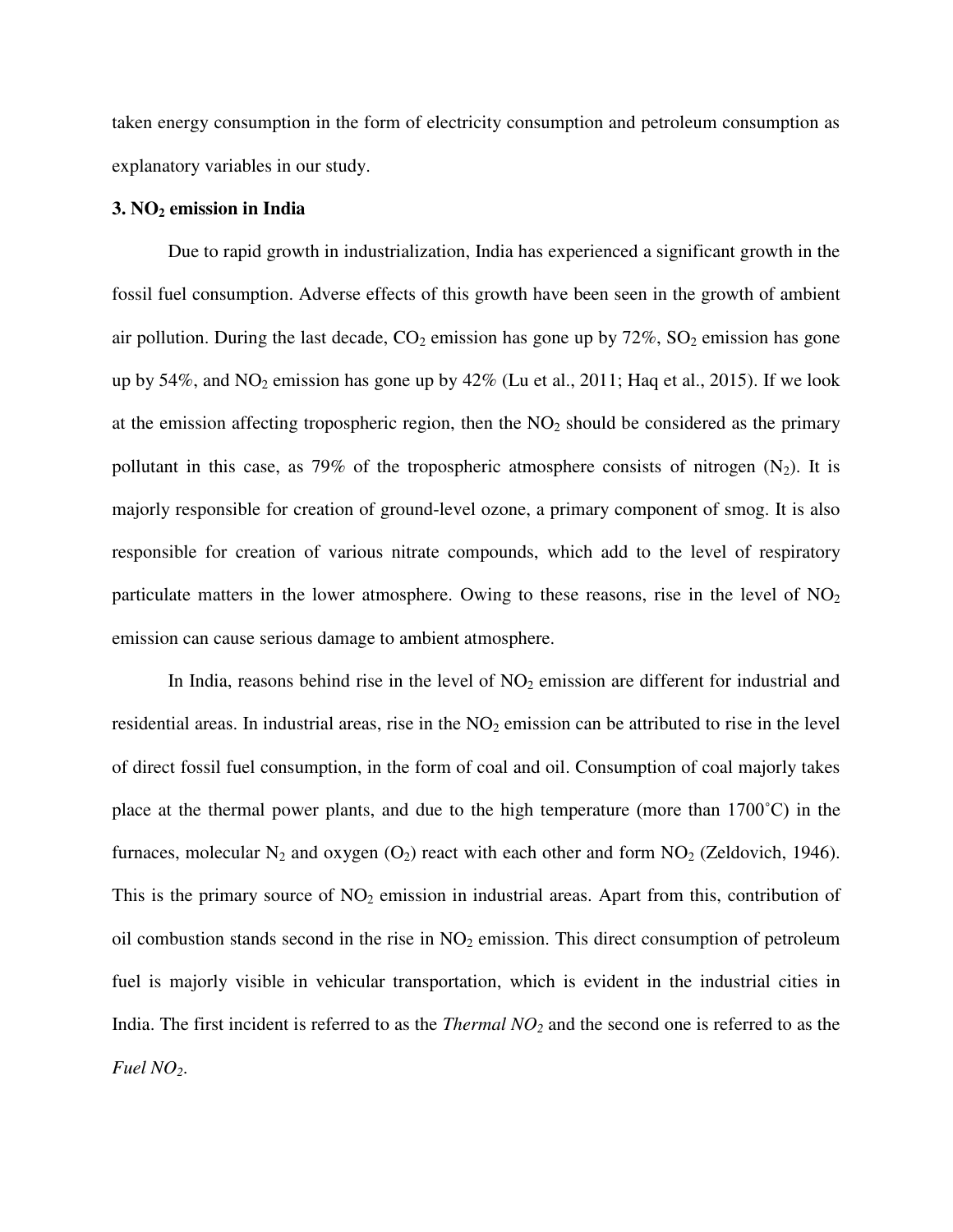Coming to residential areas, rise in the  $NO<sub>2</sub>$  emission can be attributed to rise in the vehicular congestion, level of humidity, heights of buildings, and improper usage of burners. Continuous rise in population in the residential areas has been creating pressure on the existing road transport infrastructure, and this can be experienced in the vehicular congestions in almost every city in India. Traffic fumes generated out of these congestions is the primary cause of  $NO<sub>2</sub>$ emission in residential areas in India (Bhaduri, 2013). Apart from that, emergence of high flame cooking can also be attributed to one of the reasons behind rise in  $NO<sub>2</sub>$  emission in the residential areas (Relwani et al., 1986). In this case, the fuel input rate and the color of flame have found to have significant impact on  $NO<sub>2</sub>$  emission. Yellow-tipping flames generate more amount of  $NO<sub>2</sub>$ in the indoor atmosphere compared to blue-tipping flames (Himmel and DeWerth, 1974). Heights of building and level of humidity do not directly add to the level of  $NO<sub>2</sub>$  emission, but they catalyze the growth and spreading. This scenario has already been experienced in other Asian cities, like Hong Kong (Lau, 2011). Heights of the building resist sunlight and ventilation in the neighborhood, and therefore, usage of air-conditioning systems rise in the neighborhood areas. Moreover, rooftop solar panels cannot be installed in the neighborhood areas due to lack of sunlight. These in one hand reduce energy efficiency by elevating the level of fossil fuel based energy consumption, and on the other hand, increase the level of humidity and outdoor temperature. This catalyzes the formation of smog in residential areas.

Central Pollution Control Board of India has already set a number of emission standards, according to which level of NO<sub>2</sub> emission should not be more than  $40\mu g/m^3$  in any industrial or residential cities of India. Bharat Stage emission standards are also in place for controlling the vehicular emissions. Presently, Bharat Stage IV has been implemented only across 14 cities<sup>1</sup> in

l

<sup>&</sup>lt;sup>1</sup> National Capital Region, Mumbai, Kolkata, Chennai, Bengaluru, Hyderabad, Ahmedabad, Pune, Surat, Kanpur, Lucknow, Sholapur, Jamshedpur and Agra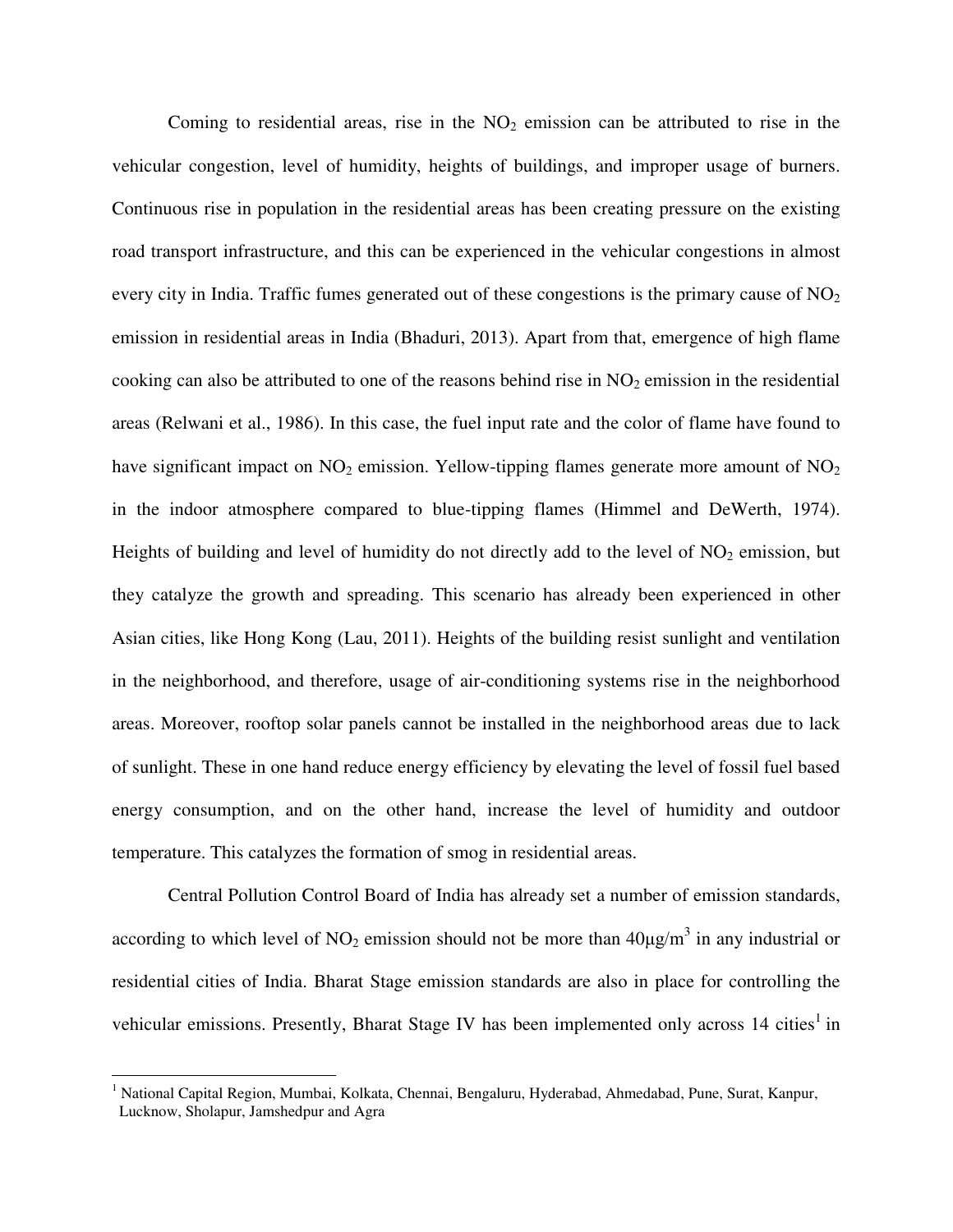2010, and Bharat Stage V is yet to be implemented in 2017. Based on the reports of Central Pollution Control Board, Supreme Court of India has passed a directive in 2001 for controlling ambient air pollution in 16 cities across India. However, in spite of these policies in place,  $NO<sub>2</sub>$ emission across several Indian cities is rising.

#### **4. Econometric methodology and data**

 $\overline{a}$ 

For the analysis, the entire dataset of 139 cities for 2001-2013 has been segregated into industrial and residential areas<sup>2</sup>, as the emission pattern in these two areas differ significantly, and therefore, they should be analyzed in isolation. For analyzing the impact of pollution on level of income, dataset for each of the two areas has been segregated into three parts, namely low, medium, and high income. This will allow us to observe the income-emission association in a comparative manner.

For achieving the research objective, we have formulated the following regression model:

$$
E_{ijk} = a_0 + a_1 C_{jkl} + a_2 P O P_{jk} + a_3 Y_{jk} . P O P_{jk} + a_4 Y_{jk} + a_5 Y_{jk}^2 + a_6 Y_{jk}^3 + \varepsilon_t
$$
 (1)

Where, *E* is the emission, *C* is the city specific effect, *POP* is the population, *Y* is the city level income, *i* is the pollutant (NO<sub>2</sub> in this case), *j* is the income level, *k* is the area classification, *l* is city specific effects, and *ε* is error term.

For Indian cities, most of the human made ambient air pollution can be attributed to fossil fuel consumption, and it can be further subdivided into commercial electricity consumption and combustion of petroleum products. Majority of the commercial electricity utilized in India is generated out of the thermal power plants, which run on coal and crude oil. On the other hand, direct utilization of petroleum products can be seen in transportation sector and in households. Over the years, researchers have identified commercial electricity consumption and combustion

<sup>&</sup>lt;sup>2</sup> Central Pollution Control Board collects and publishes separate data for industrial and residential areas.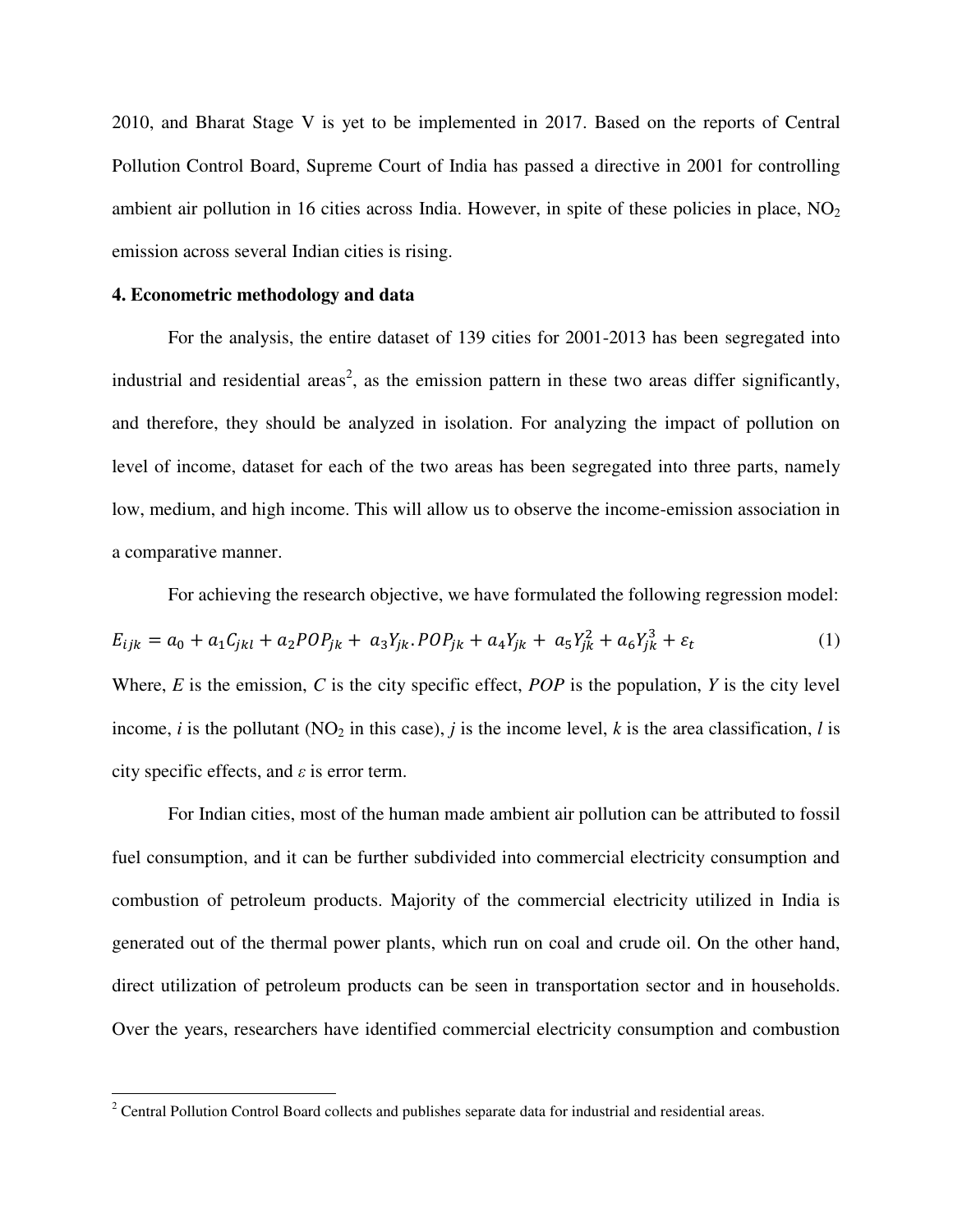of petroleum products as primary sources of ambient air pollution in Indian cities (for a detailed review, see Mallik and Lal, 2014). Therefore, in our study, we have identified these two factors as city specific effects in our model.

Based on Eq. 1, we have formed two models, and those are as per the following:

$$
E_{ijk} = a_0 + a_1 E C_{jk} + a_2 P O P_{jk} + a_3 Y_{jk} P O P_{jk} + a_4 Y_{jk} + a_5 Y_{jk}^2 + a_6 Y_{jk}^3 + \varepsilon_t
$$
 (2)

$$
E_{ijk} = a_0 + a_1 P C_{jk} + a_2 P O P_{jk} + a_3 Y_{jk} . P O P_{jk} + a_4 Y_{jk} + a_5 Y_{jk}^2 + a_6 Y_{jk}^3 + \varepsilon_t
$$
\n(3)

Where, *EC* is electricity consumption, and *PC* is petroleum consumption. In future, we shall refer Eq. 2 as "Electricity consumption model" and Eq. 3 as "Petroleum consumption model".

The emission data for NO<sub>2</sub> (in  $\mu$ g/m<sup>3</sup>) have been collected from the Central Pollution Control Board, India, electricity consumption data (in GWH) have been collected from the Ministry of Power, Govt. of India, petroleum consumption data (in Kg) have been collected from the Ministry of Petroleum & Natural Gas, Govt. of India, population data has been collected from the Census, Ministry of Home Affairs, Govt. of India, city level income data (in Rs. Lacs) have been collected from Directorate of Economic and Statistics of individual states. The unit of observation is city-wide, i.e. the income data collected for cities is the total annual income of the cities, and the  $NO<sub>2</sub>$  emission data is the city-wide annual average  $NO<sub>2</sub>$  emission. Both of the data are collected separately for residential and industrial areas.

Multicolinearity is a problem with the model (see Appendix 1D and 1E), in which the powered terms of the independent variables are used, and as a result, interactions among those independent variables increase the level of standard errors for their estimated coefficients. In order to handle this issue, the models have been specified by removing orthogonally transformed independent variables correlating with lower order terms through auxiliary regressions. Once a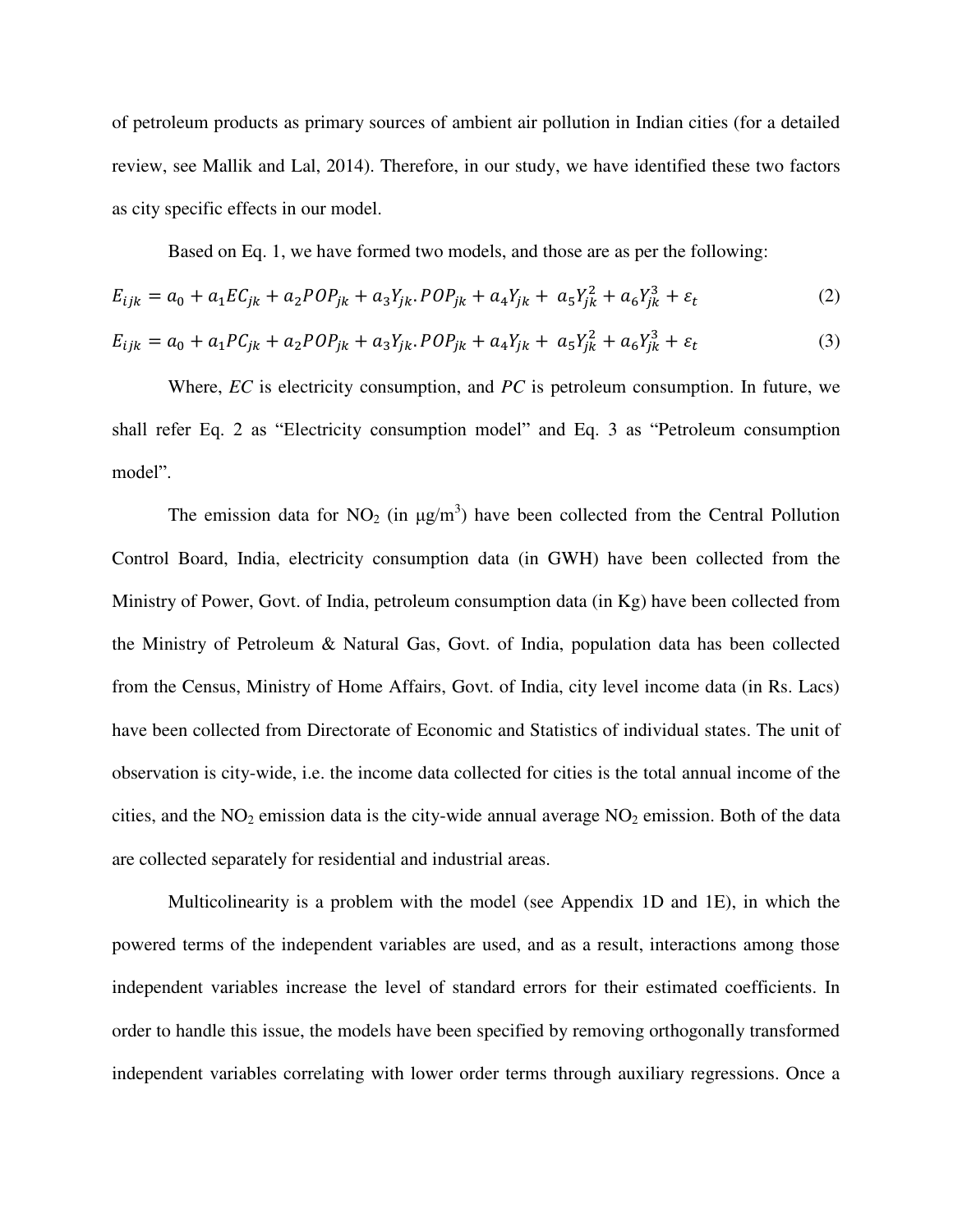specification is chosen, the within model has been tested with the original data. Once the models are estimated, we have checked the robustness of the models (see Appendix 1F and 1G).

#### **5. Data analysis for industrial area**

For analyzing the EKC(s) for industrial area, electricity consumption model and petroleum consumption model have been tested and regression results have been recorded in Appendix 1A and Appendix 1B. Analyzing first order conditions (FOC) and second order conditions (SOC) recorded in Table 1, shape of EKCs can be estimated. If we look at the nature of elasticity of the EKC for all income levels in industrial area using electricity consumption model, then we can see that the EKC is inverted U-shaped (Figure 1).

 $\boldsymbol{d}$ d<br>. |><br>|<br>| <  $\leq$ Similarly, if we look at the nature of elasticity of the EKC for all income levels in industrial area using petroleum consumption model, then we can see that the EKC is inverted Ushaped (Figure 1).

$$
\frac{d \ln NO_2}{d \ln Y} \begin{cases} > 0, & 0 < Y < 3902.43 \\ < 0, & Y > 3902.43 \end{cases}
$$

Once we have estimated EKCs for all income levels in the industrial area, now we can proceed with EKC estimation for three income levels, i.e. low, medium and high income areas.

#### **5.1. Analysis for low income industrial area**

FOCs of both the models have been estimated and recorded in Table 4. For both the models, income-emission associations are parallel to horizontal axis with zero slopes (Figure 1).

### **5.2. Analysis for medium income industrial area**

FOCs of both the models have been estimated and recorded in Table 4. Income-emission associations are linearly increasing with slope for electricity consumption model is 4.45, and for petroleum consumption model is 4.48 (Figure 1).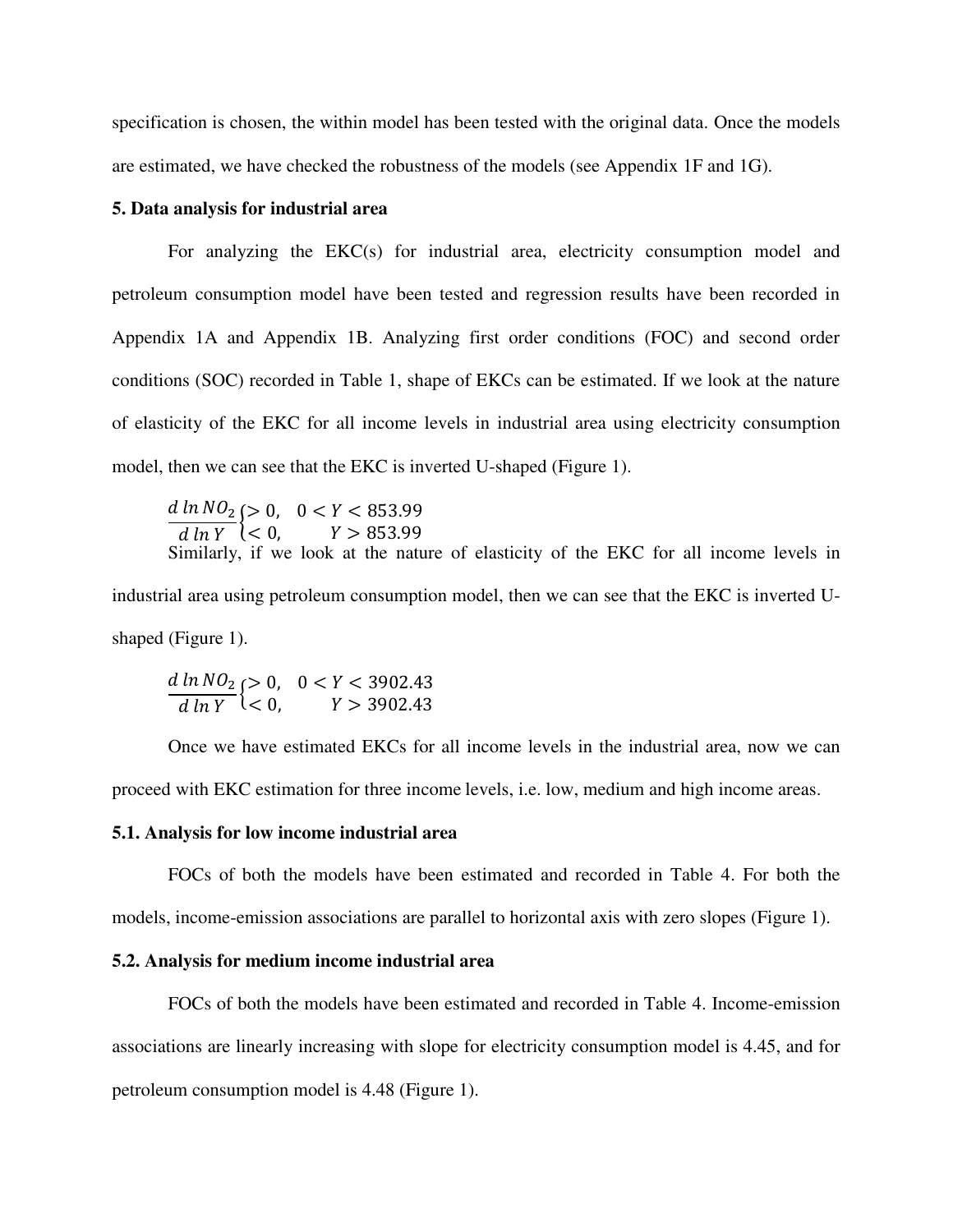## **5.3. Analysis for high income industrial area**

Equating the FOC to zero for the electricity consumption model, the turnaround point of the EKCs has been estimated and recorded in Table 4. Now we will estimate the shape of the EKC. If we look at the nature of elasticity of the EKC in this case, then we can see that the EKC is inverted U-shaped (Figure 1).

 $\boldsymbol{d}$  $\boldsymbol{d}$ |><br>|<br>| <  $\leq$ 

For petroleum consumption model, the SOC is zero, and therefore, the income-emission association is linearly increasing with slope of 6.89 (Figure 1).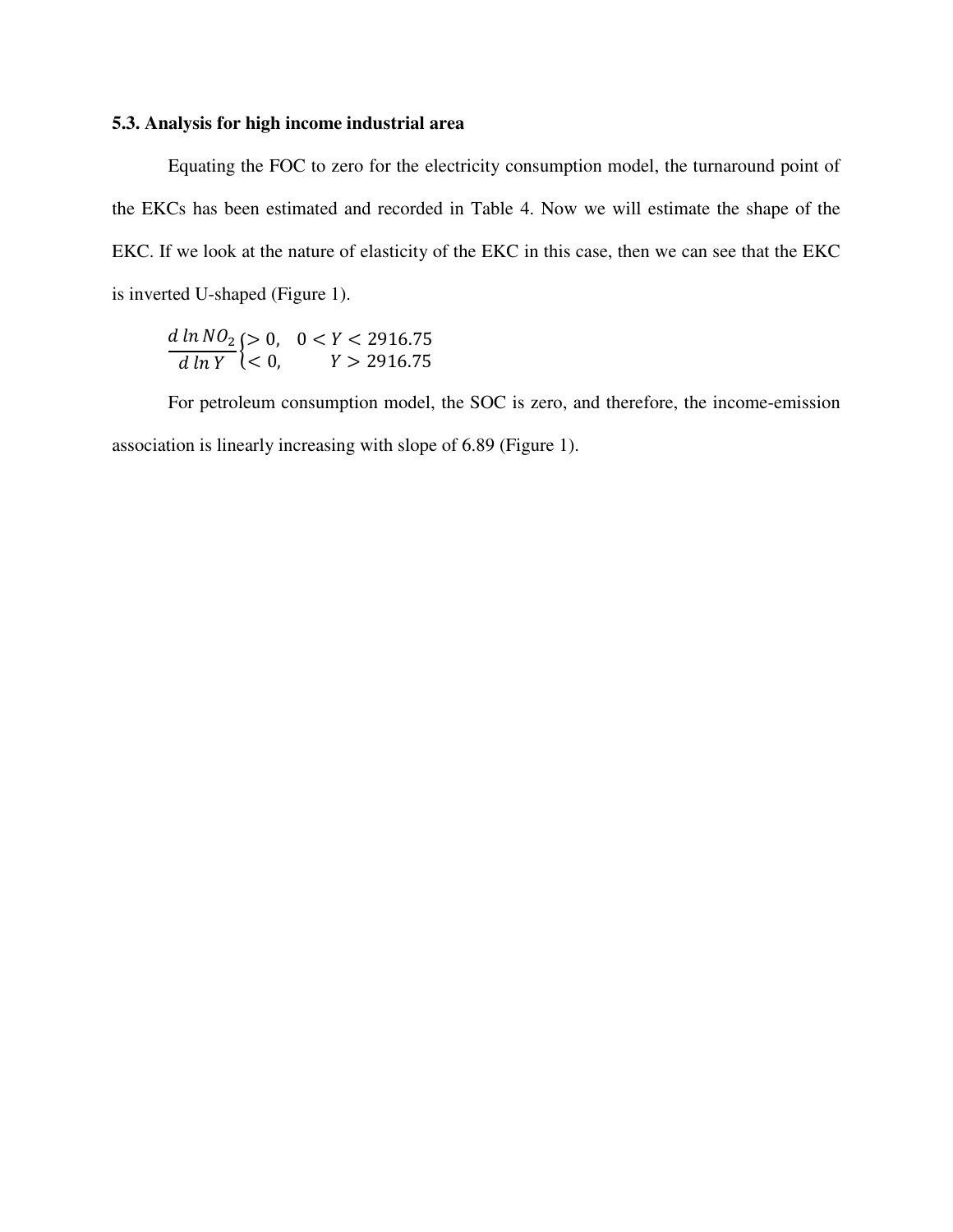| Income level | Electricity consumption model                                                                                          | $FOC\left[\frac{d \ln NO_2}{d \ln Y}\right]$                          | $SOC \left[ \frac{d^2 \ln NO_2}{d \left( \ln Y \right)^2} \right]$ | Turnaround point<br>(Rs. Lacs) | Shape of EKC                   |
|--------------|------------------------------------------------------------------------------------------------------------------------|-----------------------------------------------------------------------|--------------------------------------------------------------------|--------------------------------|--------------------------------|
| Low          | $ln(NO2) = 4.426 + 0.136 ln(EC)$                                                                                       | $\overline{0}$                                                        | $\overline{\phantom{a}}$                                           |                                | Linear (Panel A)               |
| Medium       | $ln(NO2) = 25.853 - 2.402 ln(POP) + 0.330$<br>$ln(Y)$ . $ln(POP)$                                                      | $0.330 \ln (POP)$                                                     | $\overline{0}$                                                     |                                | Linear (Panel C)               |
| High         | $ln(NO2) = 26.851 - 3.818 ln(POP) + 0.574$<br>$ln(Y)$ . $ln(POP) - 0.656$ $(ln Y)^2 +$<br>$0.013$ (ln Y) <sup>3</sup>  | $0.574 \ln(POP) -$<br>$1.312$ (ln Y) +<br>$0.039$ (ln Y) <sup>2</sup> | $-1.312 + 0.078 \ln(Y)$                                            | 2916.75                        | Inverted U-shaped<br>(Panel E) |
| All          | $ln(NO2) = 15.188 - 1.581 ln(POP) + 0.237$<br>$ln(Y)$ . $ln(POP) - 0.765 ln(Y) - 0.765$<br>$0.177$ (ln Y) <sup>2</sup> | $-0.765 + 0.237$<br>$ln(POP) - 0.354$<br>$(\ln Y)$                    | $-0.354$                                                           | 853.99                         | Inverted U-shaped<br>(Panel G) |
| Income level | Petroleum consumption model                                                                                            | $FOC\left[\frac{d \ln NO_2}{d \ln Y}\right]$                          | $SOC \left[ \frac{d^2 \ln NO_2}{d (ln Y)^2} \right]$               | Turnaround point<br>(Rs. Lacs) |                                |
| Low          | $ln(NO2) = 4.555$                                                                                                      | $\overline{0}$                                                        |                                                                    |                                | Linear (Panel B)               |
| Medium       | $ln(NO2) = 25.094 - 2.437 ln(POP) + 0.332$<br>$ln(Y)$ . $ln(POP)$                                                      | $0.332 \ln(POP)$                                                      | $\overline{0}$                                                     |                                | Linear (Panel D)               |
| High         | $ln(NO2) = 24.463 + 0.199 ln(PC) - 2.941$<br>$ln(POP) + 0.461 ln(Y)$ . $ln(POP)$                                       | $0.461 \ln (POP)$                                                     | $\boldsymbol{0}$                                                   |                                | Linear (Panel E)               |
| All          | $ln(NO2) = 12.242 - 1.223 ln(POP) + 0.164$<br>$ln(Y)$ . $ln(POP) - 0.157$ $(ln Y)^2 +$<br>$0.002$ (ln Y) <sup>3</sup>  | $0.164 \ln(POP) -$<br>$0.314$ (ln Y) +<br>$0.006$ (ln Y) <sup>2</sup> | $-0.314 + 0.012 \ln(Y)$                                            | 3902.43                        | Inverted U-shaped<br>(Panel H) |

**Table 1: EKC Estimation for industrial area cities**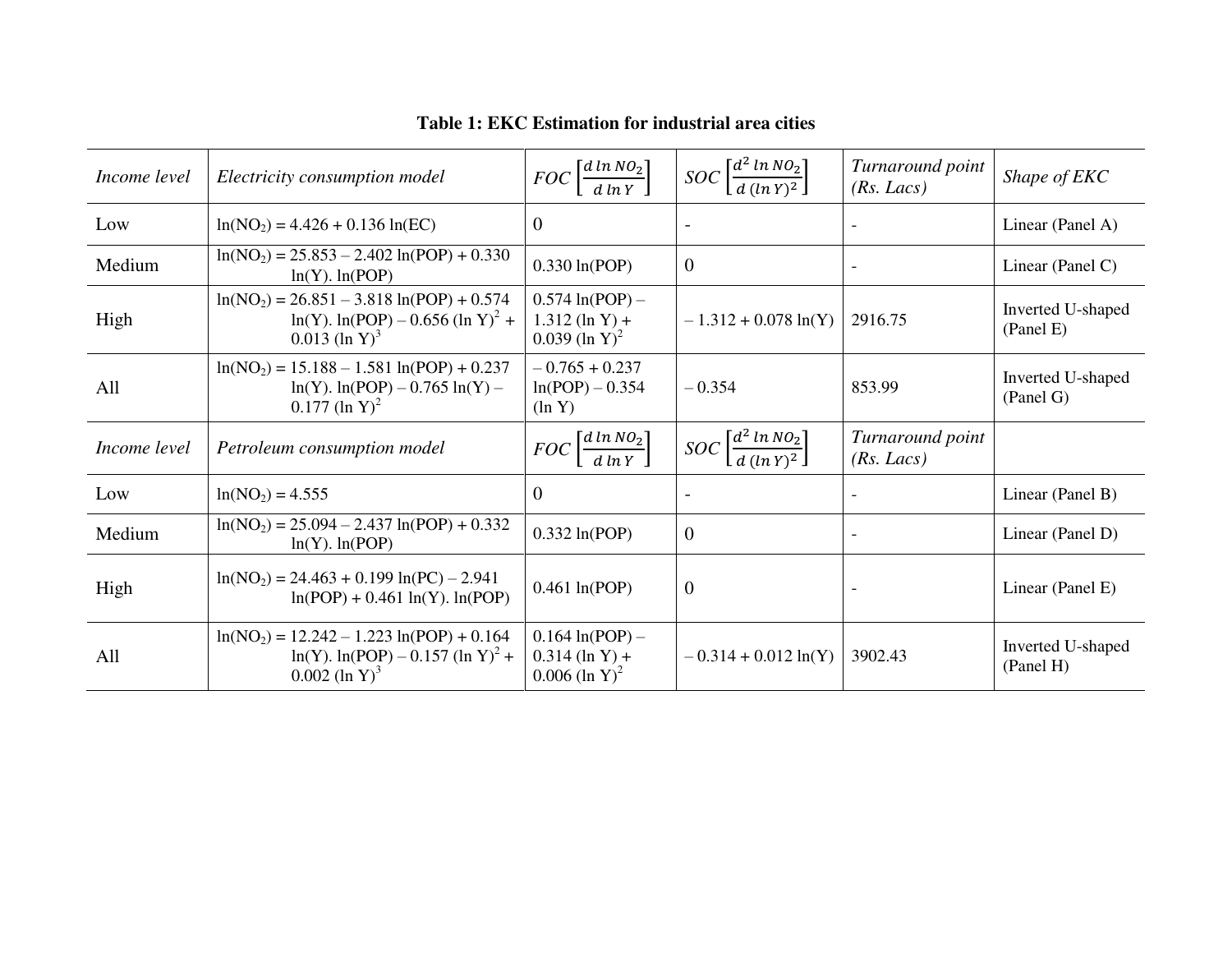

**Figure 1: Estimated EKCs for industrial area**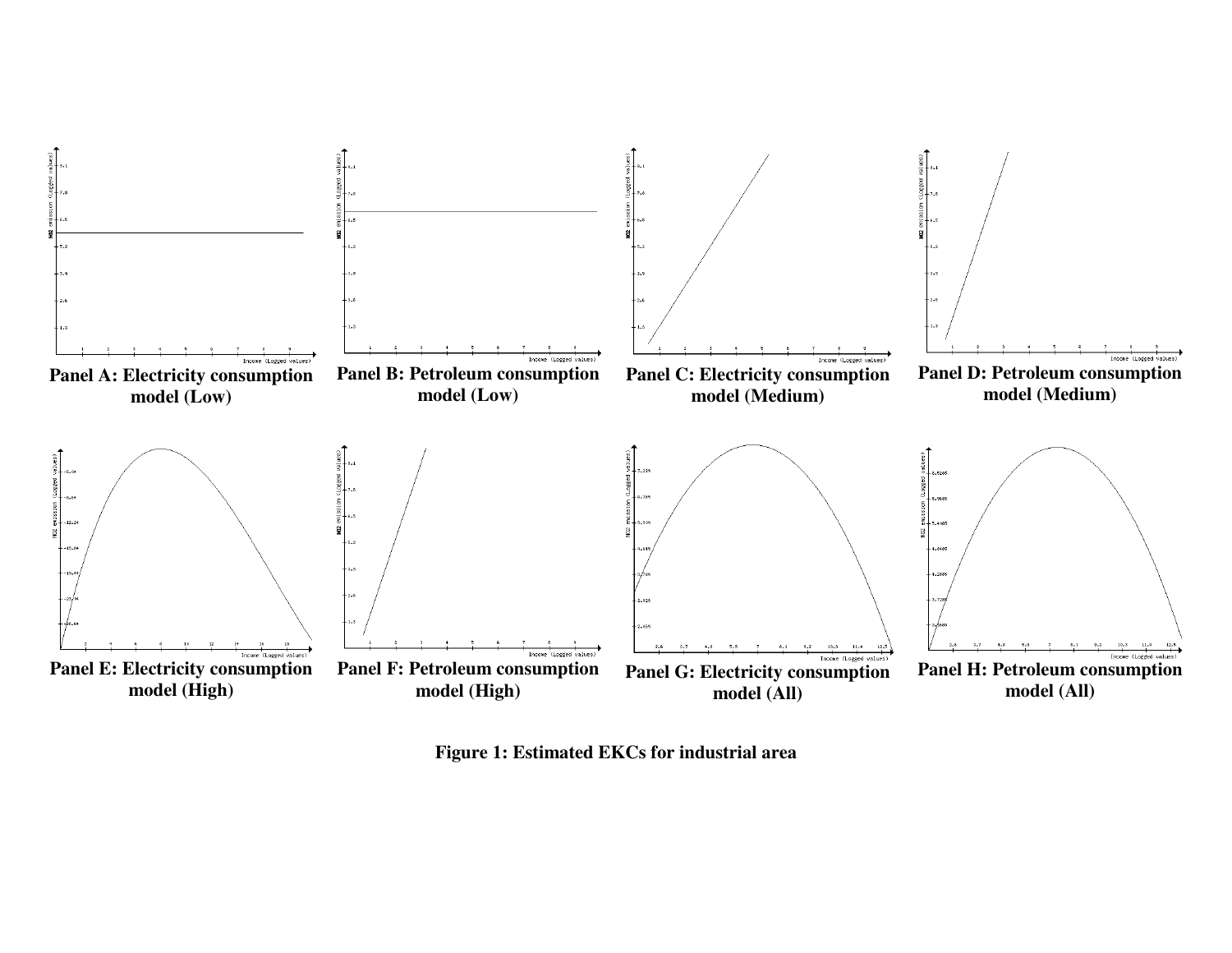#### **6. Data analysis for residential area**

For analyzing the EKC(s) for residential area, electricity consumption model and petroleum consumption model have been tested and regression results have been recorded in Appendix 1A and Appendix 1C. Analyzing first order conditions (FOC) and second order conditions (SOC) recorded in Table 5, shape of EKCs can be estimated. If we look at the nature of elasticity of the EKC for all income levels in industrial area using electricity consumption model, then we can see that the EKC is inverted U-shaped (Figure 2).

$$
\frac{d \ln NO_2}{d \ln Y} \begin{cases} > 0, & 0 < Y < 1683.31 \\ < 0, & Y > 1683.31 \end{cases}
$$

Similarly, nature of elasticity using petroleum consumption model reveals that the EKC is inverted U-shaped (Figure 1).

$$
\frac{d \ln NO_2}{d \ln Y} \begin{cases} > 0, & 0 < Y < 975.51 \\ < 0, & Y > 975.51 \end{cases}
$$

Once we have estimated EKCs for all income levels in the industrial area, now we can proceed with EKC estimation for three levels of income, i.e. low, medium and high income areas.

#### **6.1. Analysis for low income residential area**

FOCs of both the models have been estimated and recorded in Table 5. For electricity consumption model, income-emission association is parallel to the horizontal axis (Figure 2). For petroleum consumption model, income-emission associations is inverted N-shaped (Figure 2) and it is revealed by the nature of elasticity for this model.

$$
\frac{d \ln NO_2}{d \ln Y} \begin{cases} < 0, & 0 < Y < 5.44 \\ > 0, & 5.44 < Y < 866.46 \\ < 0, & Y > 866.46 \end{cases}
$$

#### **6.2. Analysis for medium income residential area**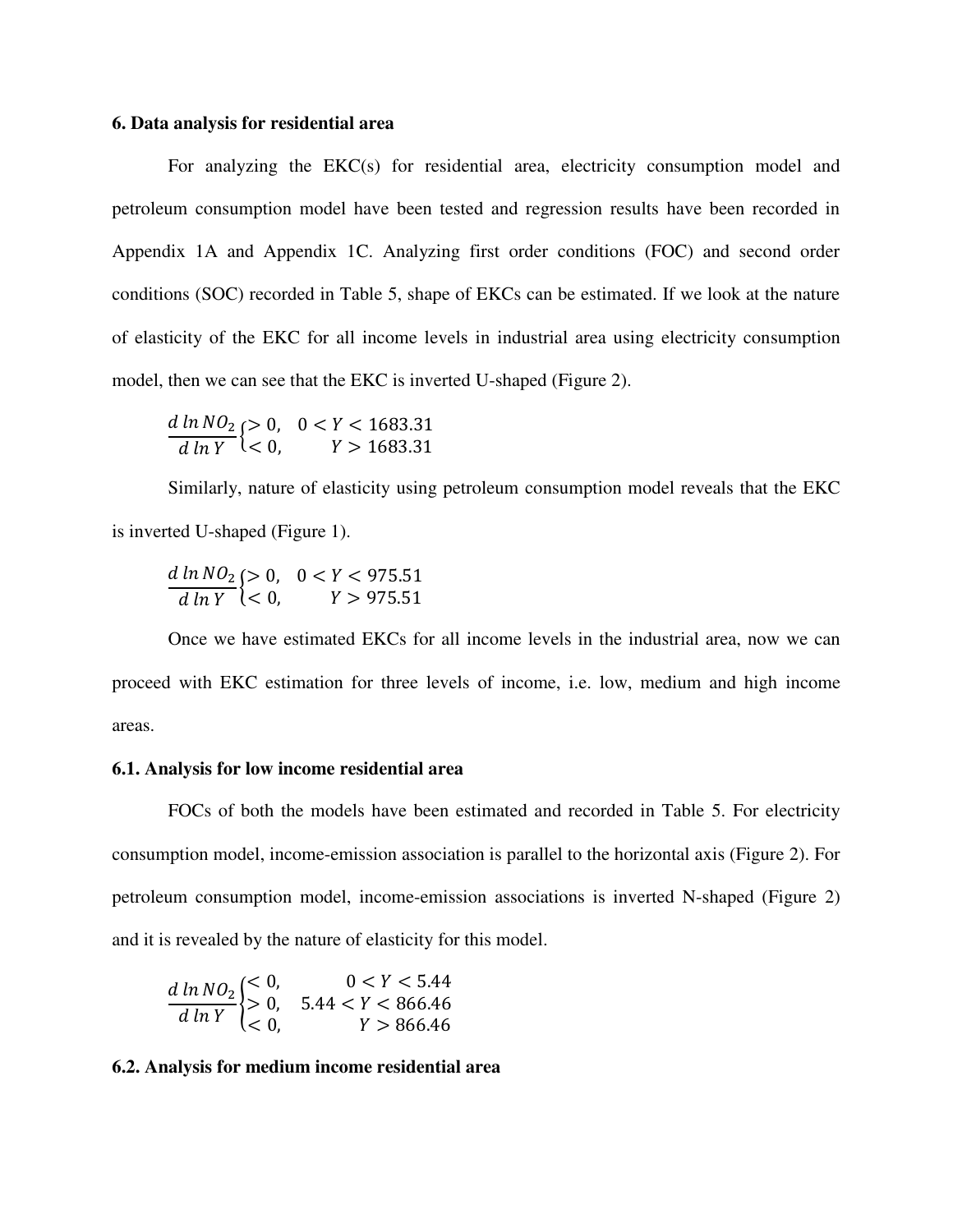Like the previous case, FOCs of both the models have been estimated and recorded in Table 5. For electricity consumption model, income-emission associations is inverted N-shaped (Figure 2) and it is revealed by the nature of elasticity for this model.

$$
\frac{d \ln NO_2}{d \ln Y} \begin{cases} < 0, \quad 0 < Y < 752.80 \\ > 0, \quad 752.80 < Y < 4874.84 \\ < 0, \quad Y > 4874.84 \end{cases}
$$

Similarly, for petroleum consumption model, income-emission associations is inverted

N-shaped (Figure 2) and it is revealed by the nature of elasticity for this model.

$$
\frac{d \ln NO_2}{d \ln Y} \begin{cases} < 0, & 0 < Y < 911.85 \\ > 0, & 911.85 < Y < 4015.02 \\ < 0, & Y > 4015.02 \end{cases}
$$

## **6.3. Analysis for high income residential area**

Like the previous two cases case, FOCs of both the models have been estimated and recorded in Table 5. For electricity consumption model, nature of elasticity of the model reveals that estimated EKC in this case is inverted U-shaped (Figure 2).

$$
\frac{d \ln NO_2}{d \ln Y}\left\{ > 0, \quad 0 < Y < 109.50\\ \nV > 109.50
$$

Similarly, for petroleum consumption model, nature of elasticity of the EKC reveals that

estimated EKC in this case is inverted U-shaped (Figure 2).

 $\boldsymbol{d}$  $\boldsymbol{d}$ {><br>{<  $\leq$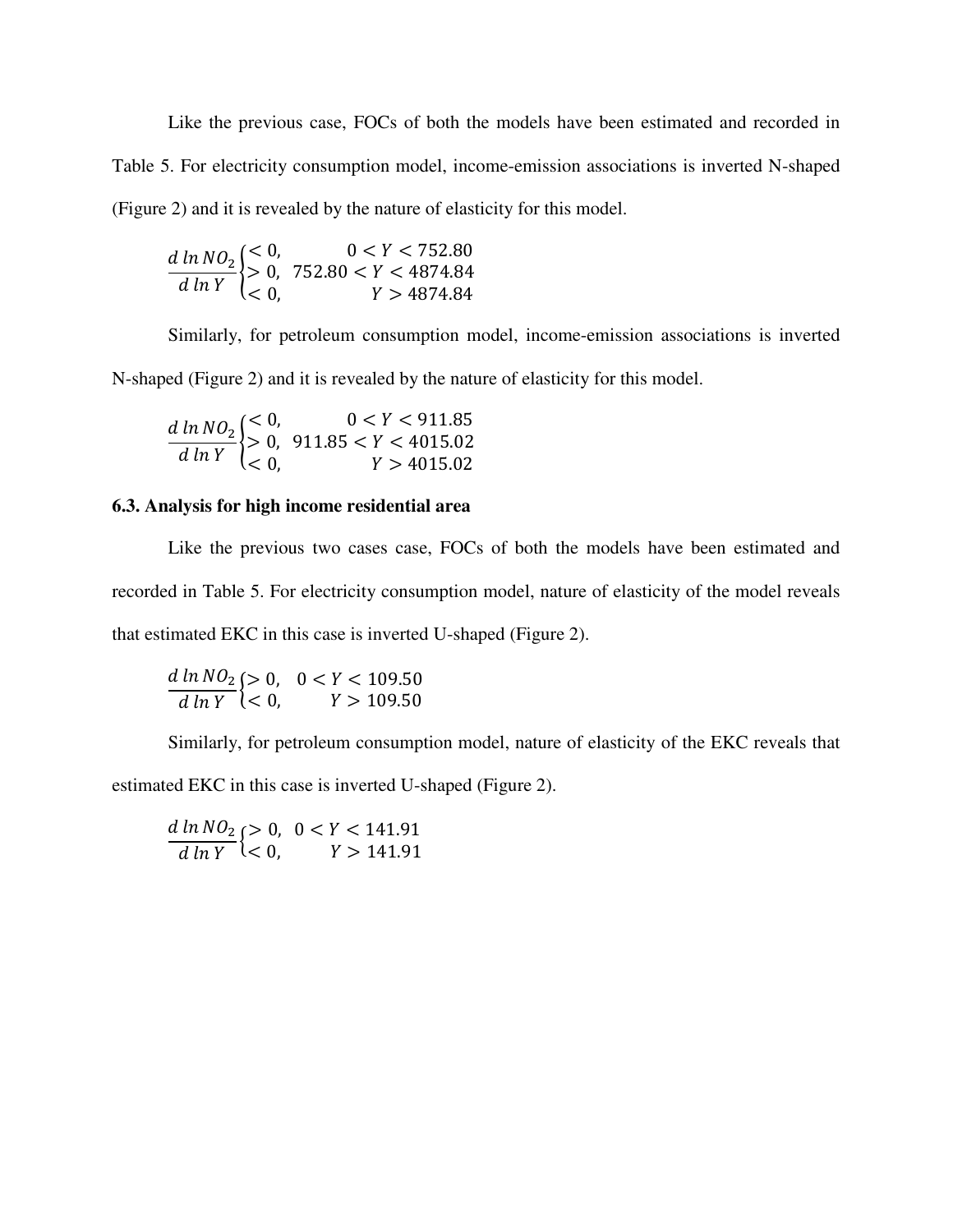| Income level | Electricity consumption model                                                                                                                           | $FOC\left[\frac{d \ln NO_2}{d \ln Y}\right]$                                  | $SOC\left[\frac{d^2 \ln NO_2}{d (ln V)^2}\right]$           | Turnaround point<br>(Rs. Lacs) | Shape of EKC                          |
|--------------|---------------------------------------------------------------------------------------------------------------------------------------------------------|-------------------------------------------------------------------------------|-------------------------------------------------------------|--------------------------------|---------------------------------------|
| Low          | $ln(NO2) = 9.013 + 0.293 ln(EC) - 0.484$<br>ln(POP)                                                                                                     | $\overline{0}$                                                                |                                                             |                                | Linear (Panel A)                      |
| Medium       | $ln(NO2) = 67.610 - 1.761 ln(POP) + 0.219$<br>$ln(Y)$ . $ln(POP) - 19.535 ln(Y) +$<br>2.222 (ln Y) <sup>2</sup> – 0.098 (ln Y) <sup>3</sup>             | $0.219 \ln (POP) -$<br>$19.535 + 4.444$ (ln<br>Y) – 0.294 (ln Y) <sup>2</sup> | $4.444 - 0.588$ (ln Y)                                      | a. 752.80<br>b. 4874.84        | <b>Inverted N-shaped</b><br>(Panel C) |
| High         | $ln(NO_2) = 12.147 - 1.006 ln(POP) + 0.248$<br>$ln(Y)$ . $ln(POP) - 0.085$ $(ln Y)^2 +$<br>$0.013$ (ln Y) <sup>3</sup>                                  | $0.248 \ln (POP) -$<br>$0.970$ (ln Y) +<br>$0.039$ (ln Y) <sup>2</sup>        | $-0.970 + 0.078$ (ln<br>Y)                                  | 109.50                         | Inverted U-shaped<br>(Panel E)        |
| All          | $ln(NO2) = 13.380 - 1.339 ln(POP) + 0.192$<br>$ln(Y)$ . $ln(POP) - 0.623 ln(Y) -$<br>$0.132$ (ln Y) <sup>2</sup>                                        | $0.192 \ln (POP) -$<br>$0.623 - 0.264$ (ln<br>Y)                              | $-0.264$                                                    | 1683.31                        | Inverted U-shaped<br>(Panel G)        |
| Income level | Petroleum consumption model                                                                                                                             | $FOC\left[\frac{d \ln NO_2}{d \ln Y}\right]$                                  | $SOC \left[ \frac{d^2 \ln N \theta_2}{d (\ln Y)^2} \right]$ | Turnaround point<br>(Rs. Lacs) |                                       |
| Low          | $ln(NO2) = 18.238 + 0.196 ln(PC) - 1.313$<br>$ln(POP) + 0.105 ln(Y)$ . $ln(POP)$<br>$-1.797 \ln(Y) + 0.203 \ln(Y)^{2} -$<br>$0.016$ (ln Y) <sup>3</sup> | $0.105 \ln(POP) -$<br>$1.797 + 0.406$ ln<br>$(Y) - 0.048$ (ln Y) <sup>2</sup> | $0.406 - 0.096 \ln(Y)$                                      | a. 5.44<br>b. 866.46           | Inverted N-shaped<br>(Panel B)        |
| Medium       | $ln(NO2) = 67.358 - 1.555 ln(POP) + 0.205$<br>$ln(Y)$ . $ln(POP) - 20.281 ln(Y) +$<br>2.335 (ln Y) <sup>2</sup> - 0.103 (ln Y) <sup>3</sup>             | $0.205 \ln(POP) -$<br>$20.281 + 4.670$ (ln<br>Y) – 0.309 (ln Y) <sup>2</sup>  | $4.670 - 0.618 \ln(Y)$                                      | a. 911.85<br>b. 4015.02        | Inverted N-shaped<br>(Panel D)        |
| High         | $ln(NO_2) = 11.527 - 1.031 ln(POP) + 0.233$<br>$ln(Y)$ . $ln(POP) - 0.032$ $(ln Y)^2 +$<br>$0.011$ (ln Y) <sup>3</sup>                                  | $0.233 \ln (POP) -$<br>$0.864$ (ln Y) +<br>$0.033$ (ln Y) <sup>2</sup>        | $-0.864 + 0.066$ ln<br>(Y)                                  | 141.91                         | Inverted U-shaped<br>(Panel E)        |
| All          | $ln(NO2) = 18.076 - 1.766 ln(POP) + 0.216$<br>$ln(Y)$ . $ln(POP) - 0.622 ln(Y) -$<br>$0.166$ (ln Y) <sup>2</sup>                                        | $-0.622 + 0.216$<br>$ln(POP) - 0.332$<br>$(\ln Y)$                            | $-0.332$                                                    | 975.51                         | Inverted U-shaped<br>(Panel H)        |

**Table 2: EKC Estimation for residential area cities**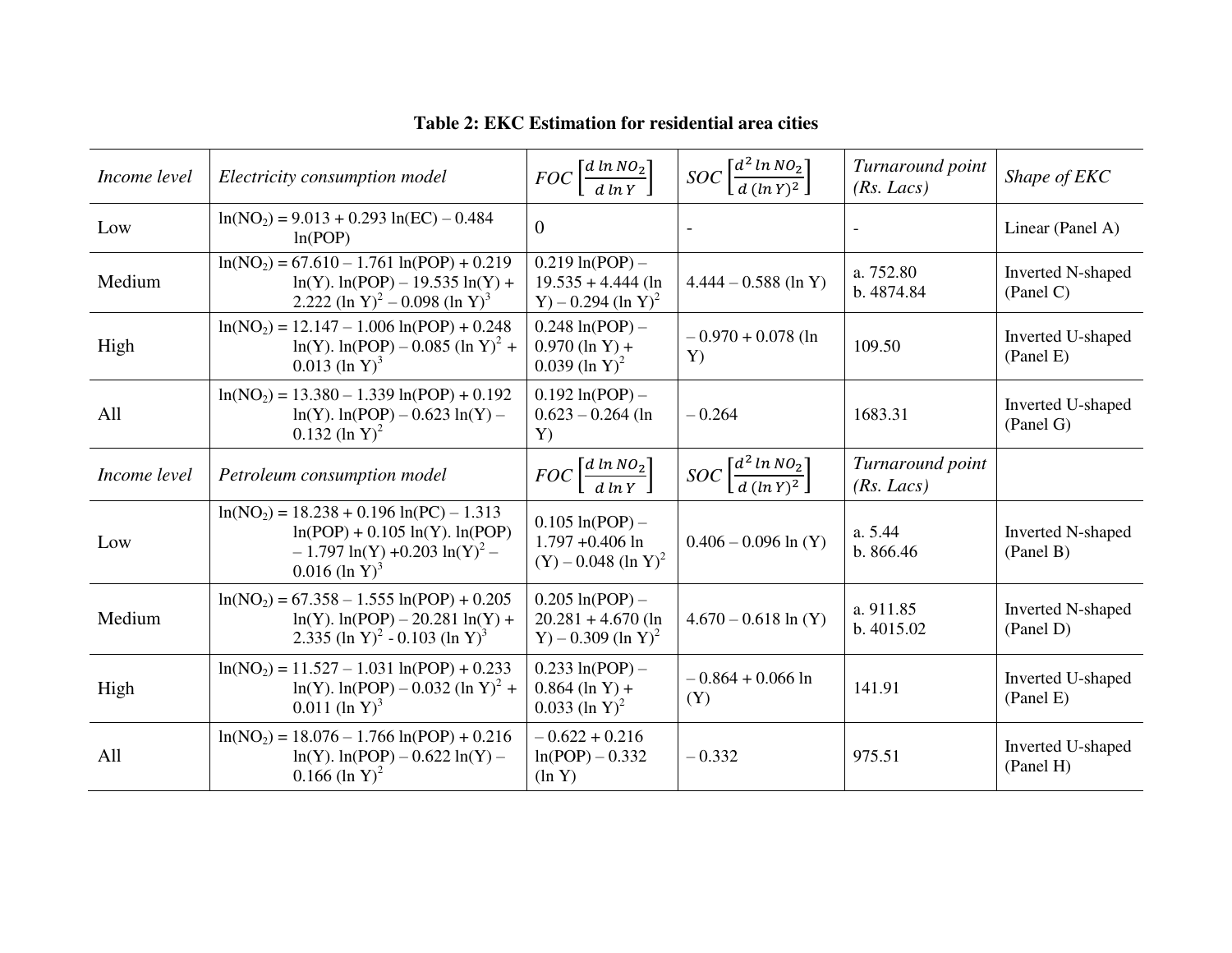

**Figure 2: Estimated EKCs for industrial area**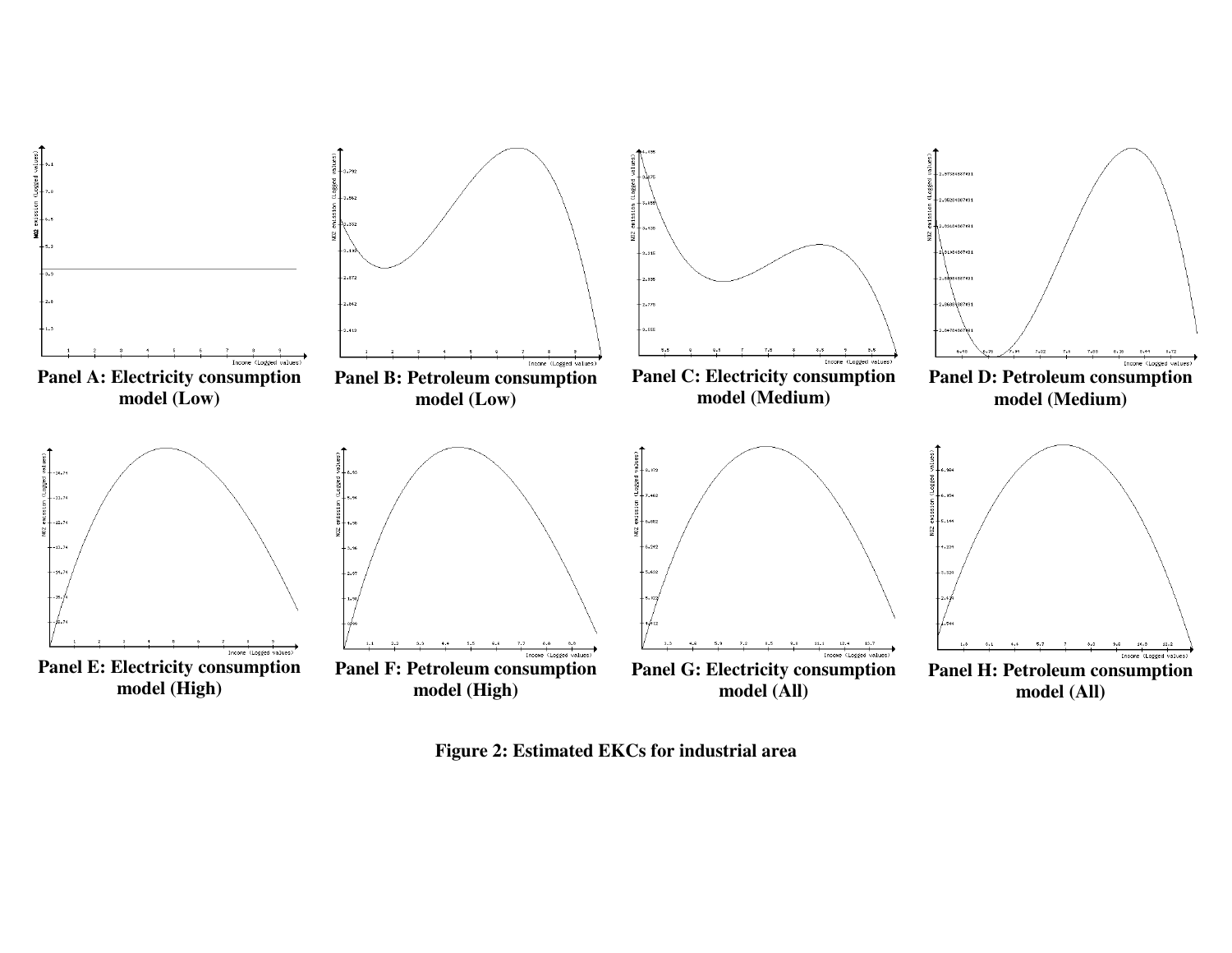## **7. Policy implications**

By far, we have analyzed the EKC hypothesis for 139 Indian cities for the period 2001- 2013, and apart from inverted U-shaped EKC, we have also found the income-emission associations to be inverted N-shaped and linear (see Table 3 and 4). Now, we will analyze the scenarios for industrial and residential areas respectively.

| Table 3: Summary of the results for full dataset (shape of EKC and corresponding |
|----------------------------------------------------------------------------------|
| turnaround points)                                                               |

|             |                   | <b>Electricity consumption model</b>         | <b>Petroleum consumption model</b> |                                              |  |  |
|-------------|-------------------|----------------------------------------------|------------------------------------|----------------------------------------------|--|--|
| Category    | Shape of $EKC$    | <b>Turnaround</b><br><i>point</i> (Rs. Lacs) | <b>Shape of EKC</b>                | <b>Turnaround</b><br><i>point</i> (Rs. Lacs) |  |  |
| Industrial  | Inverted U-shaped | 853.99                                       | Inverted U-shaped                  | 3902.43                                      |  |  |
| Residential | Inverted U-shaped | 1683.31                                      | Inverted U-shaped                  | 975.51                                       |  |  |

## **Table 4: Summary of the results for segregated dataset (shape of EKC and corresponding turnaround points)**

| <i>Income</i>               |                          | <b>Electricity consumption model</b>                                | <b>Petroleum consumption model</b> |        |                                              |  |  |  |  |
|-----------------------------|--------------------------|---------------------------------------------------------------------|------------------------------------|--------|----------------------------------------------|--|--|--|--|
| Level                       | <b>Shape of EKC</b>      | <b>Turnaround</b><br><b>Shape of EKC</b><br><i>point</i> (Rs. Lacs) |                                    |        | <b>Turnaround</b><br><i>point</i> (Rs. Lacs) |  |  |  |  |
| <b>Category: Industrial</b> |                          |                                                                     |                                    |        |                                              |  |  |  |  |
| Low                         | Linear                   | -                                                                   | Linear                             |        |                                              |  |  |  |  |
| Medium                      | Linear                   |                                                                     | Linear                             |        |                                              |  |  |  |  |
| High                        | <b>Inverted U-Shaped</b> | 2916.75                                                             | Linear                             |        |                                              |  |  |  |  |
| Category: Residential       |                          |                                                                     |                                    |        |                                              |  |  |  |  |
| Low                         | Linear                   | $\overline{\phantom{0}}$                                            | <b>Inverted N-Shaped</b>           | 5.44   | 866.46                                       |  |  |  |  |
| Medium                      | <b>Inverted N-Shaped</b> | 752.80<br>4874.84                                                   | <b>Inverted N-Shaped</b>           | 911.85 | 4015.02                                      |  |  |  |  |
| High                        | <b>Inverted U-Shaped</b> | 109.50                                                              | <b>Inverted U-Shaped</b>           | 141.91 |                                              |  |  |  |  |

## **7.1. Policy implications for industrial areas**

For industrial areas, we have found the evidence of inverted U-shaped EKCs for the aggregate dataset. In case of segregated dataset, evidence of inverted U-shaped EKC can be found only for the high income areas using the electricity consumption model. In rest of the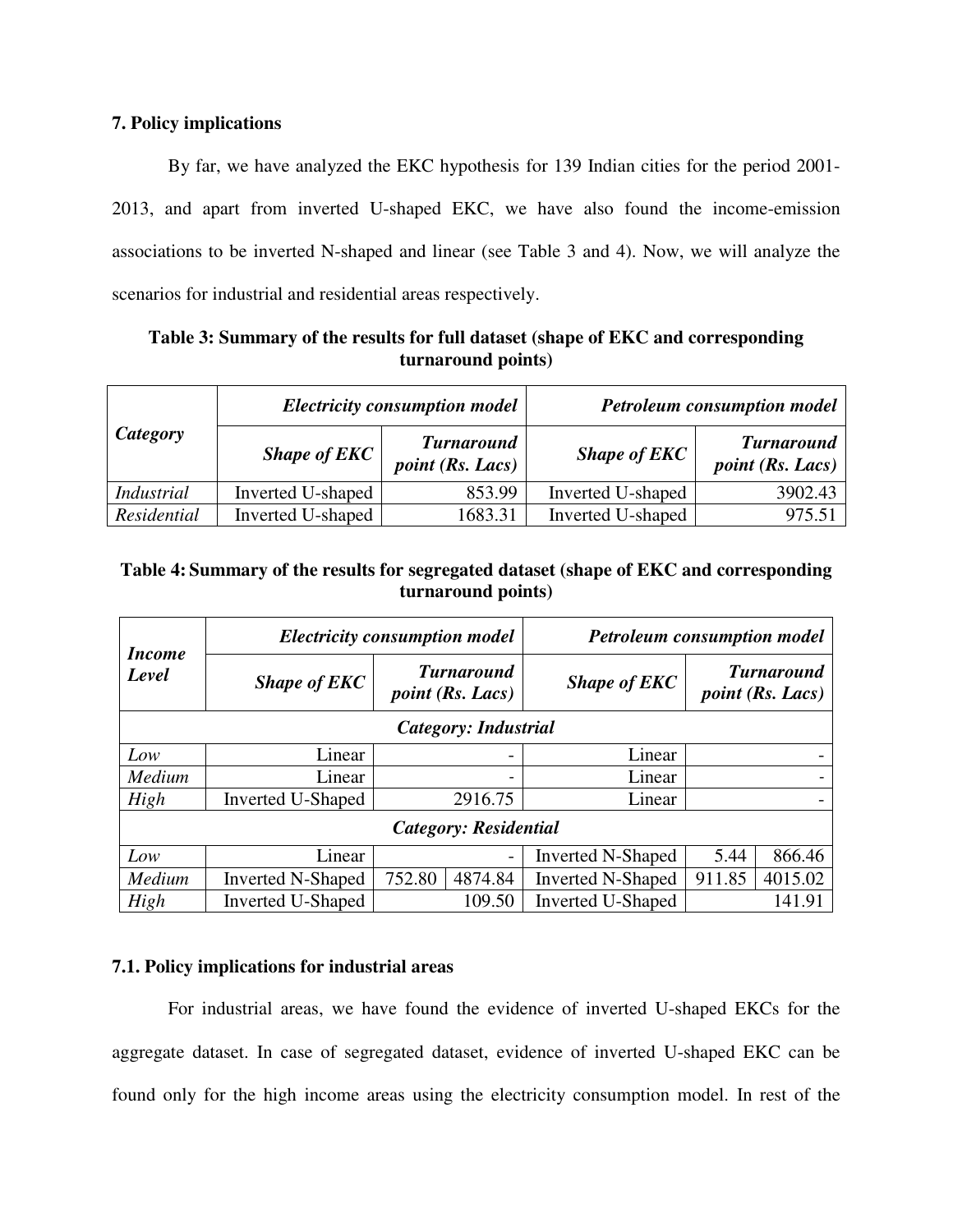cases, the income-emission associations have been found to be linear. We will now discuss all of these cases one by one.

For low income cities, income-emission associations have been found to be linear and horizontal for both the models. Commercial electricity consumption has been found to have direct impact on level of  $NO<sub>2</sub>$  emission, whereas petroleum consumption has been found to have no impact on level of  $NO<sub>2</sub>$  emission. In both the cases, emission levels have found to be constant. The level of emission for electricity consumption model is  $133.18 \mu g/m<sup>3</sup>$ , and for petroleum consumption model is 95.11 $\mu$ g/m<sup>3</sup>. It can be seen that the level of emissions found in both of the cases are above the emission standards set by Central Pollution Control Board of India, i.e.  $40\mu\text{g/m}^3$ . Hence, it is clearly visible that these areas need serious attention regarding emission control. These cities are majorly dominated by chemical plants, coal mines, thermal power plants, and automobile manufacturing plants.  $NO<sub>2</sub>$  emissions found in these cities are majorly generated out of these plants and mines, and contribution of vehicular emission is comparatively lower. Therefore, the income-emission pattern for petroleum consumption model is independent of the petroleum consumption, and for electricity consumption model, it is dependent on the commercial electricity consumption. In order to reduce emissions from these areas, plants in these areas should introduce selective catalytic reduction (SCR) technology, selective noncatalytic reduction (SNCR) technology, and low  $NO<sub>x</sub>$  burners. Apart from that, switching from coal to natural gas for electricity generation can also reduce the level of  $NO<sub>2</sub>$  in these regions. Coming to vehicular emission, Bharat Stage IV has not yet been implemented in any of these cities. Therefore, presently there are no strict regulations in these cities for controlling vehicular emissions. As it is expected that the nationwide implementation of Bharat Stage IV will be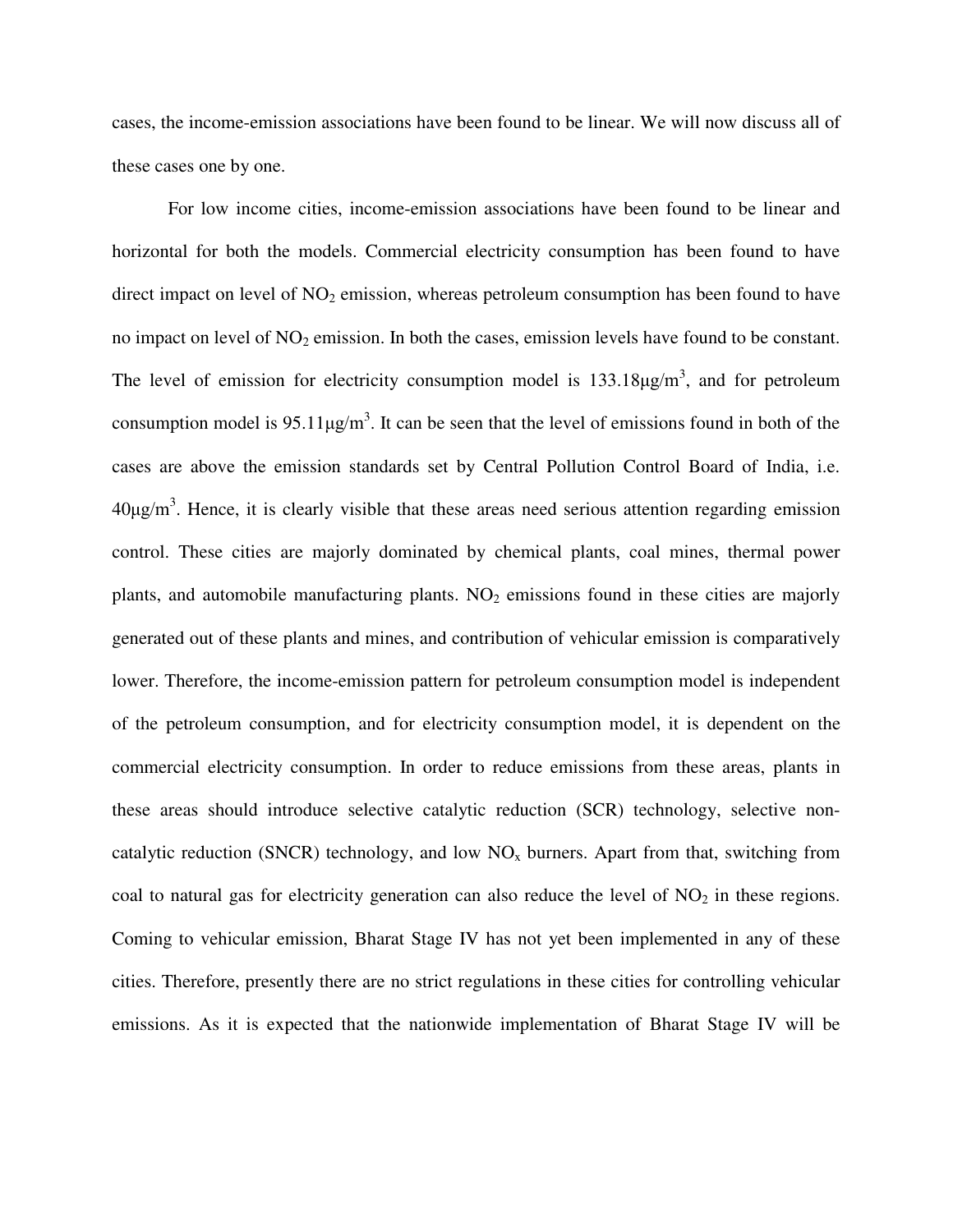completed by 2017, it can be assumed that the level of  $NO<sub>2</sub>$  generated vehicular emission can be controlled after that only.

For medium income cities, income-emission associations have been found to be linearly increasing for both the models. Slope of the diagram for electricity consumption model is 4.45, and for petroleum consumption model is 4.48. Both of the models show that the level of emission is rising with population and income, and the trend of growth is nearly similar for both of the cases. Most of these cities are in a socio-economic transformation phase, and it is majorly driven by the industrial growth being achieved in these cities. Due to rapid job creation in the industrial sector, these cities are experiencing migration of labors from low income areas. As the existing urban infrastructure has not yet been capable of accommodating this rise in population, therefore, a number of slum areas have developed around these cities. These are called the shadow cities (Neuwirth, 2005). Along with the industries,  $NO<sub>2</sub>$  emission is also caused by use of firewood and charcoal burning from the slums formed in the industrial belt. Apart from that, in order to accommodate industrial and population growth, these cities have been experiencing rapid deforestation programs, which is another reason for rise in  $NO<sub>2</sub>$  emission in these cities. Talking about vehicular emission, five cities under this category are already under Bharat Stage IV, whereas the others are yet to come under this scheme. Therefore, it can be understood that the income-emission association should be linearly increasing for these cities, irrespective of the energy consumption pattern. In order to control the emission in these cities, the municipal body should implement proper rehabilitation facilities for the slum dwellers, making them aware about the negative consequences of firewood and charcoal cooking, providing them with solar panels for green electrification purpose, and providing them with proper educational and healthcare facilities. The organizations, for which they are working, should also come forward in order to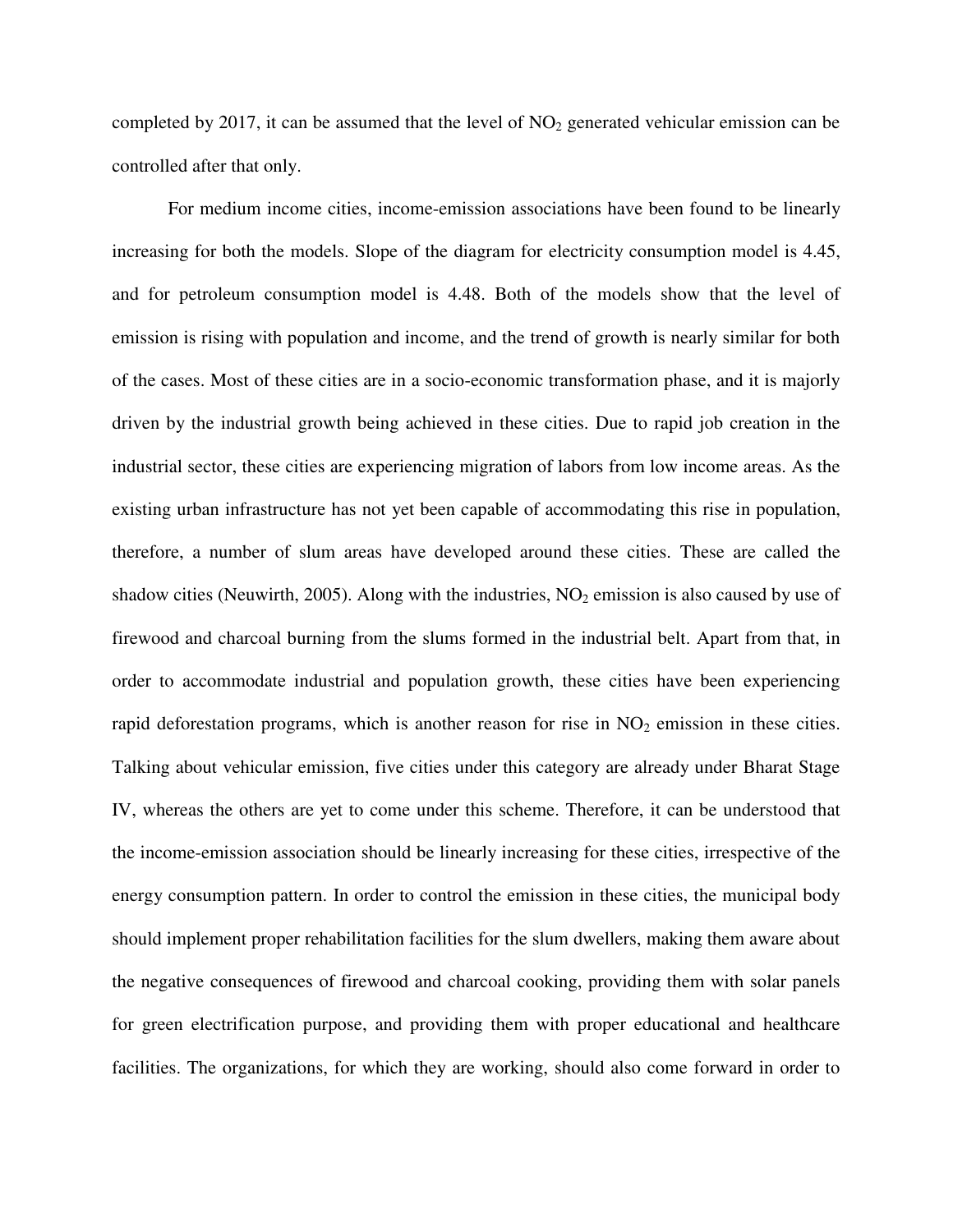make this initiative a fruitful one. By virtue of public-private partnership, livelihood of those people can be uplifted, and in that way, level of human made  $NO<sub>2</sub>$  emission can be reduced.

For high income cities, income-emission associations have been found to be following the generally accepted inverted U-shaped form of EKC for electricity consumption model, and linearly increasing with a slope of 6.89 for petroleum consumption model. In most of these cities, Bharat Stage IV has already been implemented. However, due to inadequate road infrastructure, vehicular congestion is a very common phenomenon in these cities. During congestion period, NO2 is generated out of traffic fumes. Apart from that, a huge number of small food chains around the industrial areas can be seen in these cities. These are the places, where majorly high flame cooking is followed. This is another way, through which  $NO<sub>2</sub>$  generation in these areas is augmented by extensive usage of yellow-tipping flames. Therefore, the rise in  $NO<sub>2</sub>$  in these cities is majorly due to *Fuel NO*<sub>2</sub>. On the other hand, there are two reasons behind the fall in  $NO<sub>2</sub>$ emission from *Thermal NO2*. First, cities with higher level of income in this particular stratum fall under the directive for emission passed by Supreme Court of India in 2001, and according to that directive, the active manufacturing and power plants need to use clean fuels, pollution control devices, clean technologies, and development of green belts. Second, these cities have experienced the rise of service industry over the years, and this industry contributes less amount of NO2 compared to the secondary sector. Moreover, the commercial electricity consumed by this sector is also comparatively very less than the secondary sector. The percentage of service industry rises with the rise in income along this stratum. Therefore, inverted U-shaped EKC is found for this particular stratum. At the turnaround point of this EKC, emission level is found to be  $30.81 \mu g/m^3$ , which is within the range specified by Central Pollution Control Board. Therefore, it can be stated that the existing pollution abatement policies are sufficient to control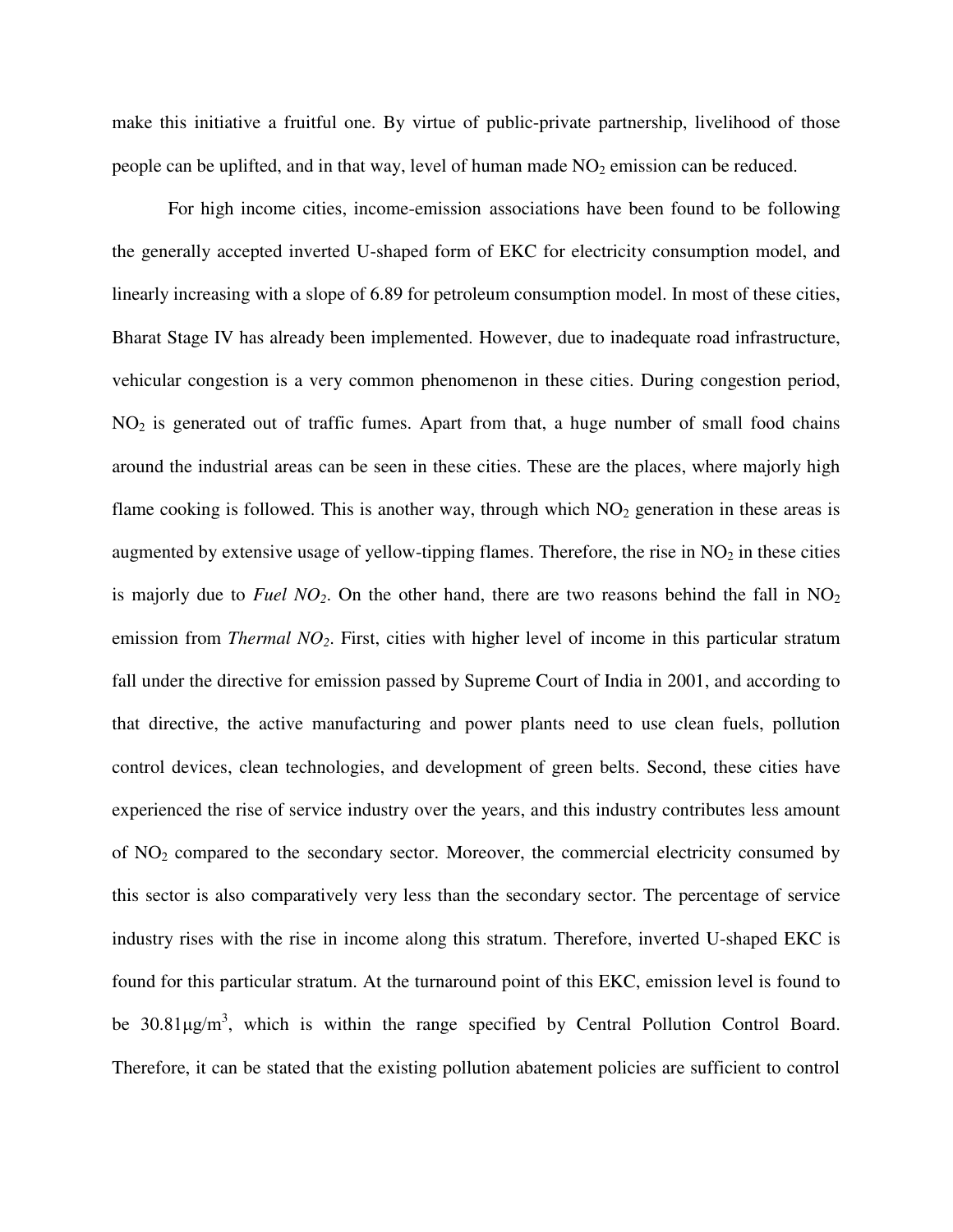the ambient air pollution level in these cities. However, keeping in mind the linearly increasing income-emission association for petroleum consumption model, it can be said that the municipal bodies in these cities should consider improving the existing road infrastructure to minimize the level of vehicular congestion. On the other hand, the small food chains should also be brought under the pollution control directives, so that they can be aware of the negative consequences of high flame cooking. The latter cannot be achieved only by mere government intervention, and therefore, the local NGOs should come forward to collaborate with government for making the directives effective.

#### **7.2. Policy implications for residential areas**

For residential areas, we have found the evidence of inverted U-shaped EKCs for the aggregate dataset. In case of segregated dataset, evidence of inverted U-shaped EKC can be found only for the high income areas. In rest of the cases, the income-emission associations have been found to be linear and inverted N-shaped. We will now discuss all of these cases one by one.

For low income cities, income-emission associations have been found to be linear for electricity consumption model and inverted N-shaped for petroleum consumption model. Commercial electricity consumption has been found to have direct impact on level of  $NO<sub>2</sub>$ emission. The level of emission for electricity consumption model is  $78.88\mu\text{g/m}^3$ . It can be seen that the level of emissions found in this case is above the emission standards set by Central Pollution Control Board of India, i.e.  $40\mu\text{g/m}^3$ . Most of these cities under this stratum are low in population and income, and the housing infrastructure in these cities is comparatively lower compared to other cities in the remaining two strata. Therefore, the level of energy efficiency is comparatively lower, and it results in higher consumption of electricity in these buildings. This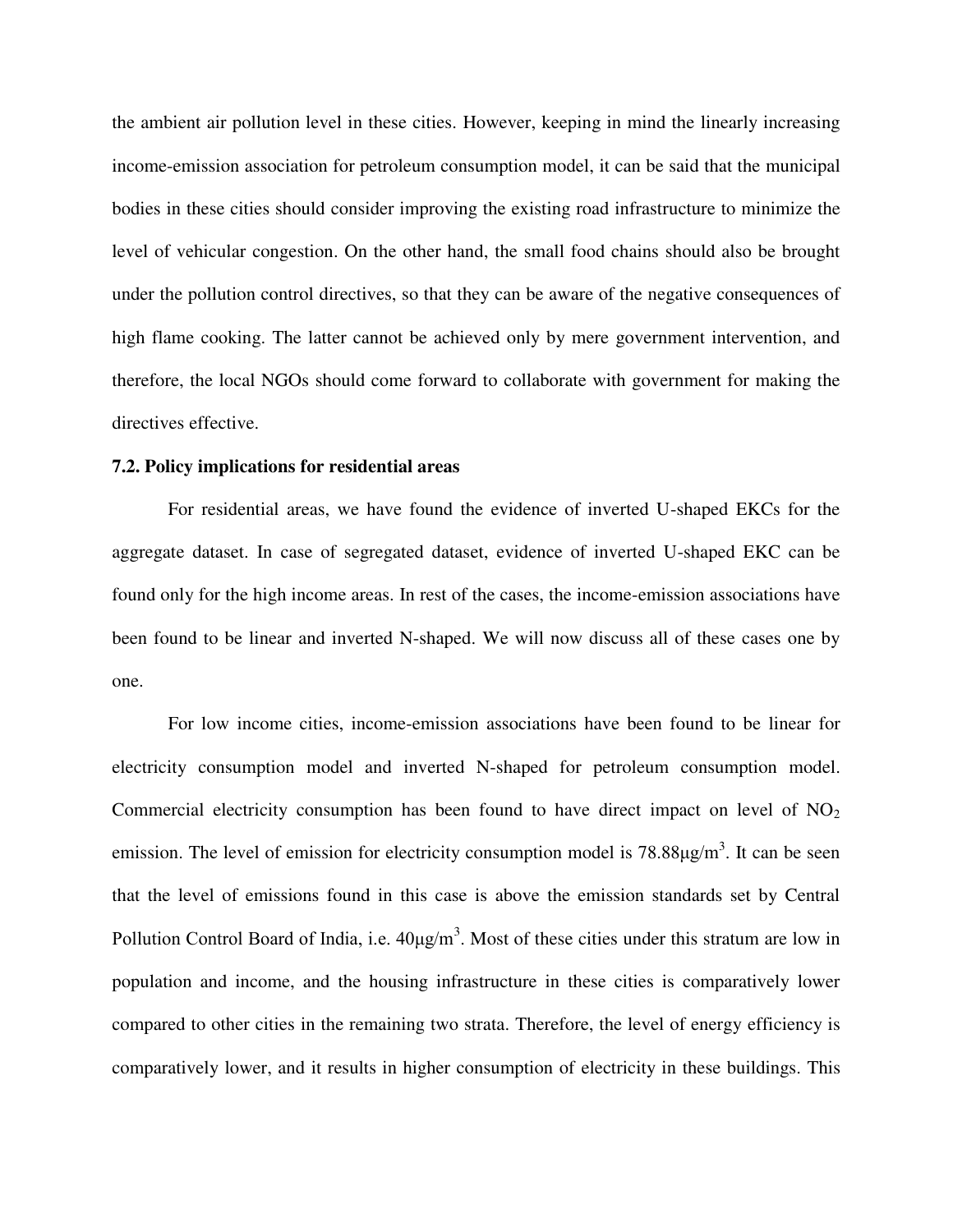phenomenon is observable across this stratum, irrespective of the income level. The low energy efficiency of these buildings causes space heating, by means of heat radiation through walls. This is one of the major reasons behind rise in  $NO<sub>2</sub>$  emission is these cities, and this explains the horizontal income-emission association for electricity consumption model in these cities. On the other hand, consumption of petroleum based fuel in these cities rise with the rise in income. The first turnaround point on the inverted N-shaped income-emission association is achieved at Rs. 5.44 Lacs, which is lower than the minimum income level (= Rs. 24.01 Lacs) of this stratum. Therefore, this turnaround was achieved at the very earliest stage of the industrialization, and with rise in income and population, the  $NO<sub>2</sub>$  emission level started to rise. However, at the second turnaround point at Rs. 866.46 Lacs, the level of  $NO<sub>2</sub>$  emission is 22.74 $\mu$ g/m<sup>3</sup>, and this emission level is below the emission standards set by Central Pollution Control Board of India, i.e.  $40\mu g/m^3$ . In view of this evidence, it may be said that, when the energy efficiency is measured in terms of commercial electricity consumption, low income residential cities fail to meet the emission standards, whereas the same is met for petroleum consumption. One of the major reasons behind this can be the purchasing power, which enables them to afford the less costly electricity, compared to petroleum products. Hence, it is the energy consumption pattern, which derives the emission level in these cities. In order to mitigate this issue, government should come forward with energy-efficient landscaping initiatives to preserve energy by minimizing heat loss, and to implement low-energy housing strategy in order to lessen electricity consumption. The infrastructural development authority should also check the life-cycle of the old buildings in these cities, and plan the strategic implementation accordingly. They also need to make sure not to use high environmentally adverse products while demolishing or recycling the building, as it can cause more damage to environment.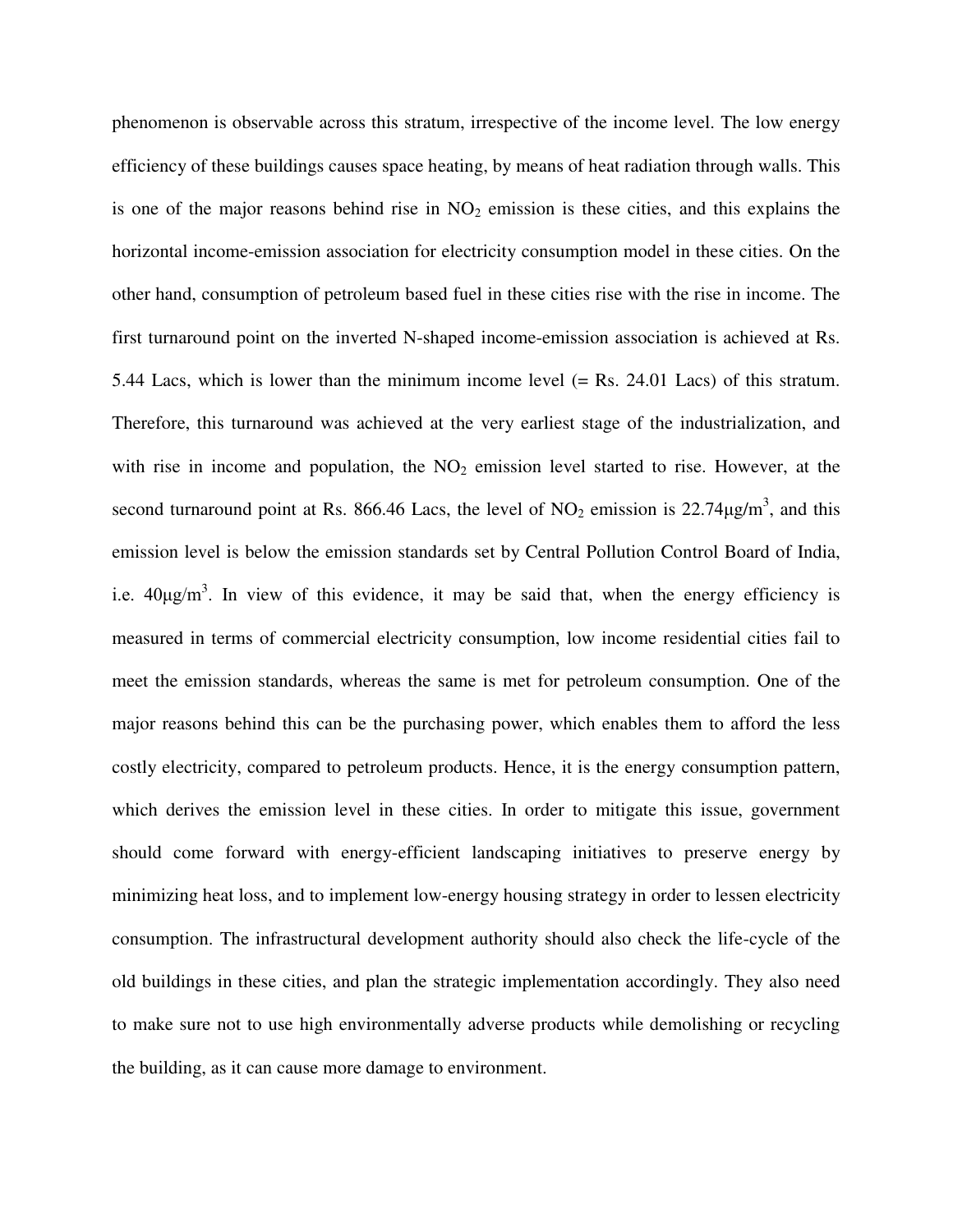For medium income cities, income-emission associations have been found to be inverted N-shaped for both the models. For electricity consumption model, at the first turnaround point, the level of NO<sub>2</sub> emission is 19.58 $\mu$ g/m<sup>3</sup>, and at the second turnaround point, the level of NO<sub>2</sub> emission is  $26.93\mu g/m^3$ . For petroleum consumption model, at the first turnaround point, the level of NO<sub>2</sub> emission is 16.90 $\mu$ g/m<sup>3</sup>, and at the second turnaround point, the level of NO<sub>2</sub> emission is 19.99 $\mu$ g/m<sup>3</sup>. In both of the cases, all of the four emission levels are below the emission standards set by Central Pollution Control Board of India, i.e. 40μg/m<sup>3</sup>. In view of this evidence, it can be said that emission levels in the residential areas of cities under this stratum are within controllable limits. In both of the cases, the first turnaround points arise because of only one city, Thoothukudi. Though the income level of this city is the lowest in this stratum, it has a very high human development index  $(= 0.791)$ . Because of the strict environmental policies followed by the municipal government in this city, it has been able to reduce the level of emission and achieve energy efficiency, and resulted in the first turnaround points. However, as most of these residential areas are formed around the industrial belts, rise in  $NO<sub>2</sub>$  emission in the residential areas can be seen in terms of smog formation. It rises with the rise in income, and vehicular congestion. As migration is increasing the population in these cities, therefore the incidences of vehicular congestion is a very common phenomenon in these cities. However, most of these cities have gradually started consumption of compressed natural gas (CNG) for the public transport, and this phenomenon is visible is the cities, which are on the higher side in income. Moreover, under this stratum, most of the cities with higher income level have started to use solar powered traffic light and street light mechanisms for reducing emission levels. This environmental awareness has made the income-emission association in these cities to reach the second turnaround point, and thereby, making the curve inverted N-shaped.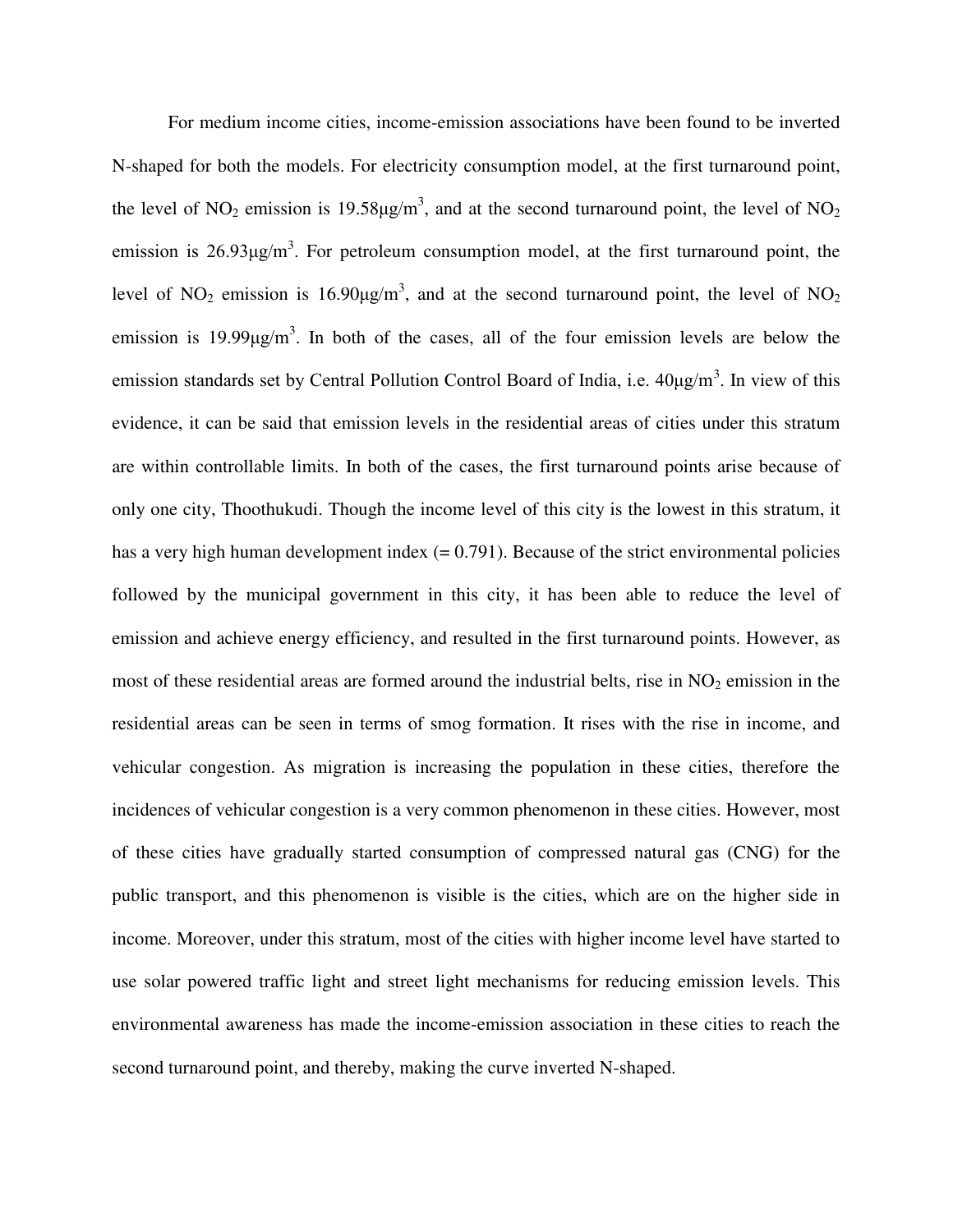For high income cities, income-emission associations have been found to be following the generally accepted inverted U-shaped form of EKC for both the models. For electricity consumption model, the turnaround point arrives at the emission level of  $22.08\mu g/m^3$ , and for petroleum consumption model, the turnaround point arrives at the emission level of  $21.47 \mu\text{g/m}^3$ . In both of the cases, emission levels are below the emission standards set by Central Pollution Control Board of India, i.e.  $40\mu g/m^3$ . In view of this evidence, it can be said that emission levels in the residential areas of cities under this stratum are within controllable limits. Most of these cities follow the vehicular emission standards set by Bharat Stage IV, and therefore, the levels of vehicular emission in these cities are less. Nevertheless, vehicular congestion is a major problem in these cities, and it is majorly caused by rise in population. Apart from that, heights of the buildings can cause ventilation and blockage of sunlight in the neighboring areas. It catalyzes the use of air conditioning in the neighboring areas and it also resists them from using solar panels at the rooftops. This causes severe humidity and rise in outdoor temperature, thereby, reducing the energy efficiency and causing smog formations in these areas. In order to control this problem, the municipal authorities should try to implement energy-plus buildings in the high-rises, so that the neighboring areas can get surplus passive solar energy. It can not only enhance the energy efficiency in these areas, but also can reduce the chances of smog formation. Moreover, the municipal authority should focus more on improving the public transport infrastructure, so that people can avail public transport more than private vehicles. This step can reduce the vehicular congestions in these areas.

#### **8. Conclusion**

By far, we have estimated the EKCs for 139 Indian cities, by considering all them in single stratum, and then by segregating them into three levels of income. After analyzing both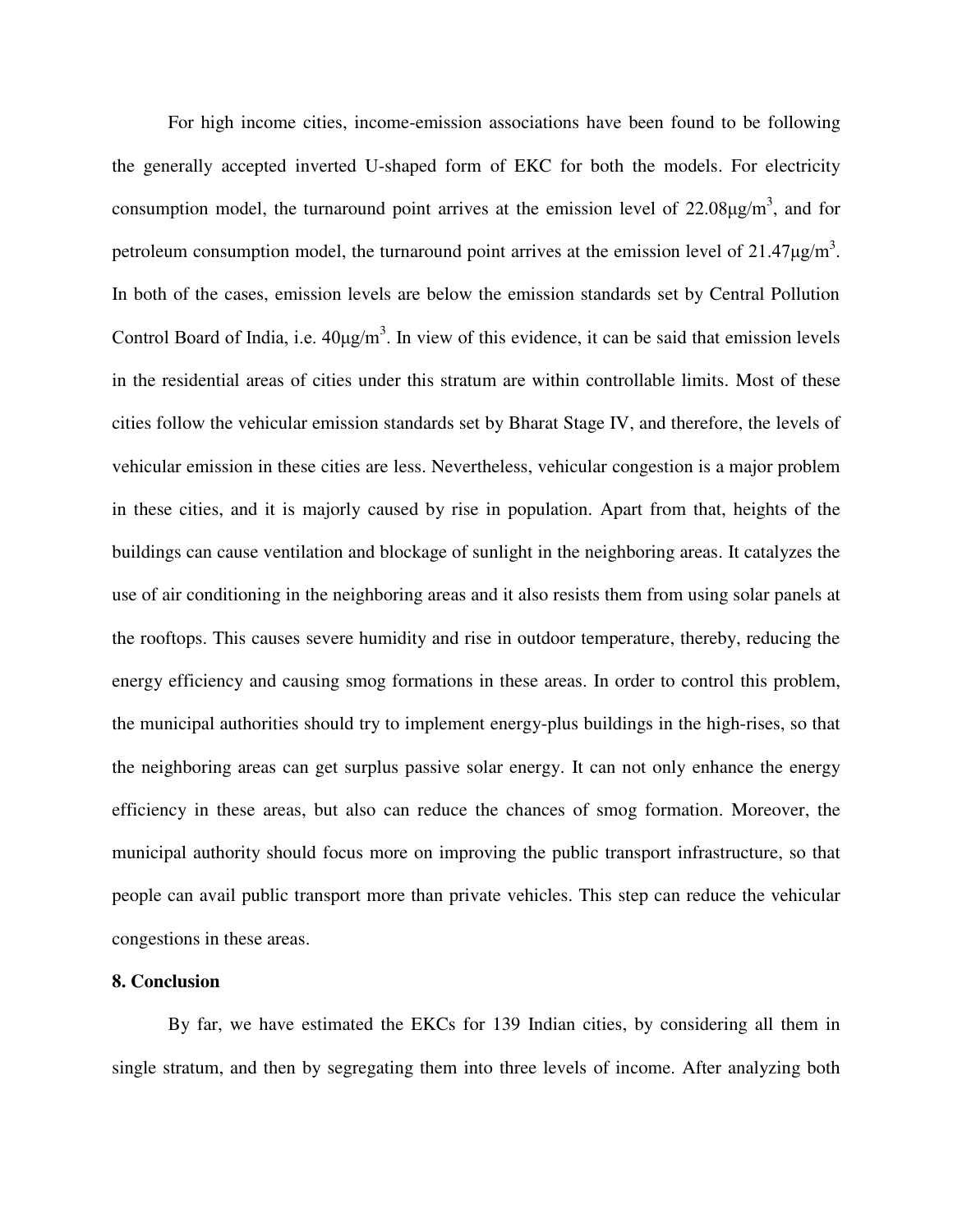the industrial and residential areas, it has been found that the levels of emission are different for each of the stratum, and therefore, suggested policy decisions are also modified to address that particular stratum. However, if a suggested policy in a lower stratum is implemented in a higher stratum along with the policies suggested for that particular stratum, it can provide a multiplier effect in bringing down the emission level.

As a whole, keeping all the suggested policies in mind, it can be stated that bringing down the level of  $NO<sub>2</sub>$  emission requires improvement of existing road transport facilities, introduction of energy-plus buildings, reducing high flame cooking in restaurants and small food chains, and most importantly, engaging people and private organizations in increasing the level of environmental awareness among citizens. This public-people-private-partnership mechanism can make the emission reduction efforts much effective at the ground level.

We can conclude that based on our results and looking at the present developments in alternate energy discovery process in India, the turnaround points, which have not been achieved within the study period of 2001-2013, may possibly be achieved in the later stages of 2014. However, in our study, we did not consider the social variables, as our intention was to investigate whether any turnaround point exists for India, or not. Further study on this aspect can be taken up considering those variables, and the economy-wide policy development time frames, as well. These can bring forth significant insights about the nature of EKCs in Indian cities.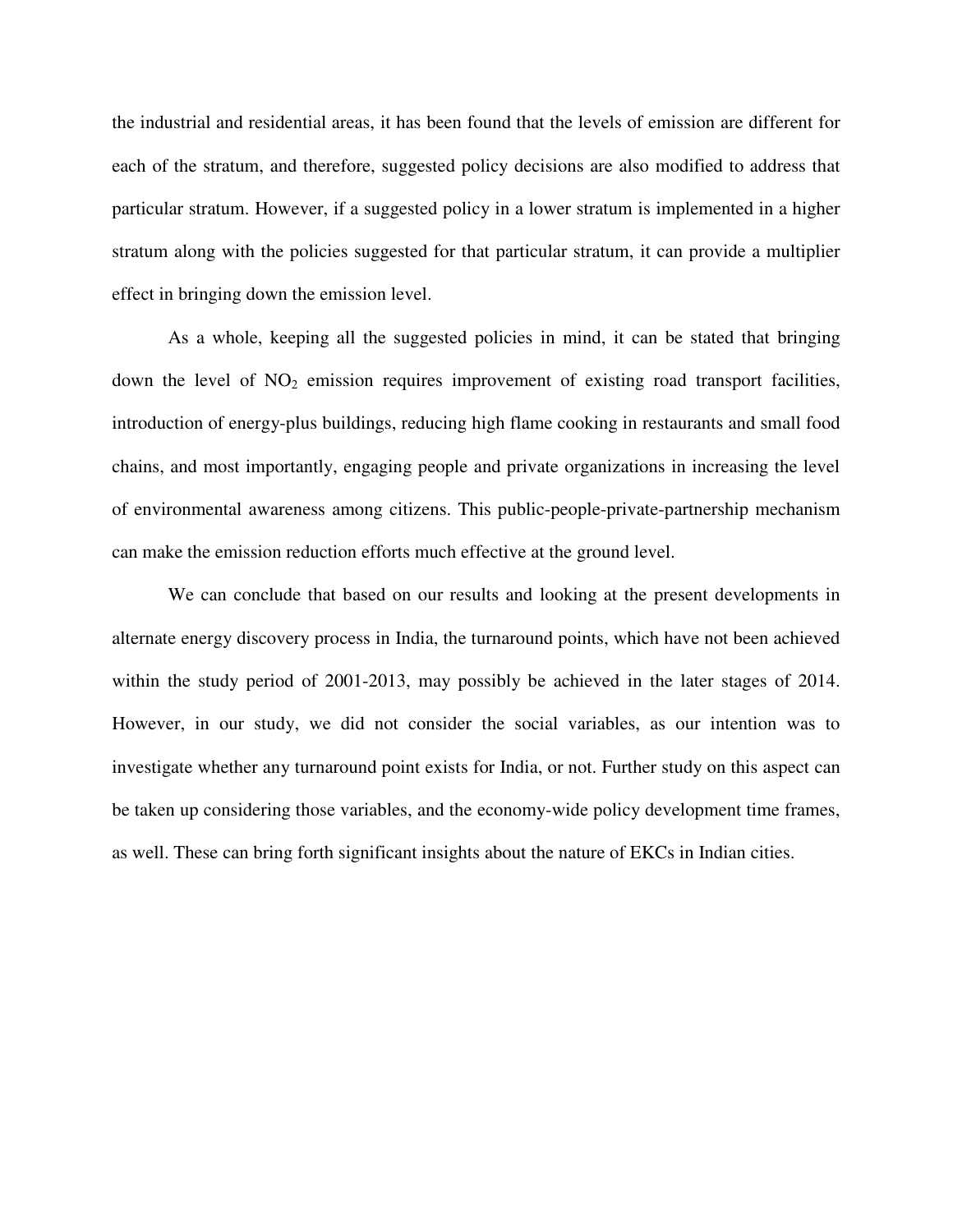#### **References**

- Al Sayed, A.R., Sek, S.K., 2013. Environmental Kuznets Curve: Evidences from Developed and Developing Economies. Applied Mathematical Sciences. 7(22), 1081-1092.
- Aldy, J.E., 2005. An environmental Kuznets curve analysis of US state-level carbon dioxide emissions. The Journal of Environment & Development. 14(1), 48-72.
- Apergis, N., Payne, J.E., 2009. Energy consumption and economic growth in Central America: evidence from a panel cointegration and error correction model. Energy Economics. 31(2), 211-216.
- Archibald, S.O., Banu, L.E., Bochniarz, Z., 2004. Market liberalisation and sustainability in transition: Turning points and trends in central and Eastern Europe. Environmental Politics. 13(1), 266-289.
- Aslanidis, N., Iranzo, S., 2009. Environment and development: is there a Kuznets curve for  $CO<sub>2</sub>$ emissions? Applied Economics. 41(6), 803-810.
- Auffhammer, M., Carson, R.T., 2008. Forecasting the path of China's  $CO<sub>2</sub>$  Emissions using Province-level Information. Journal of Environmental Economics and Management. 55(3), 229-247.
- Bhaduri, S., 2013. Vehicular Growth and Air Quality at Major Traffic Intersection Points in Kolkata City: An Efficient Intervention Strategies. The SIJ Transactions on Advances in Space Research & Earth Exploration (ASREE). 1(1), 19-25.
- Bhattarai, M., Hammig, M., 2001. Institutions and the environmental Kuznets curve for deforestation: a cross country analysis for Latin America, Africa and Asia. World Development. 29(6), 995-1010.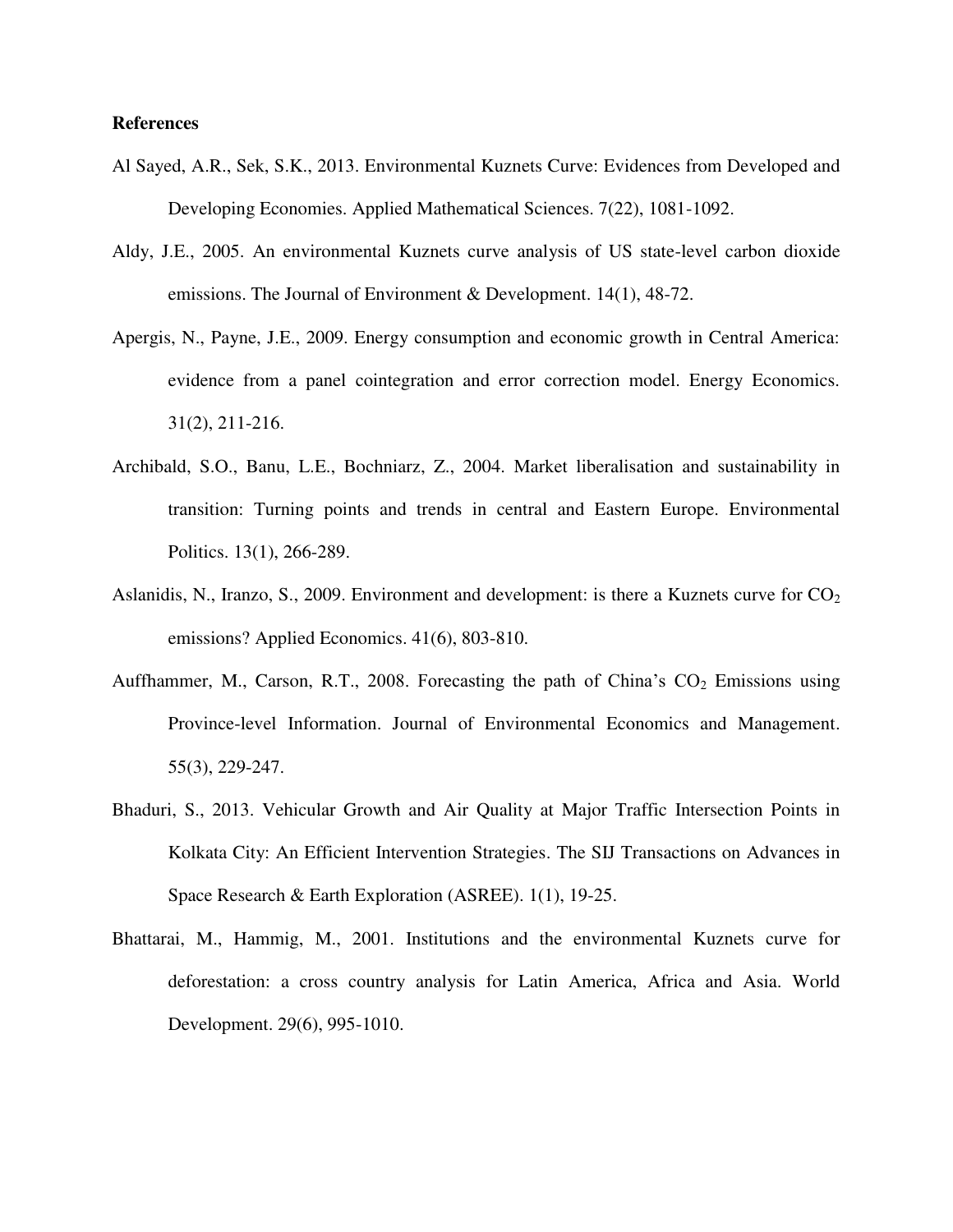- Bimonte, S., 2002. Information access, income distribution, and the Environmental Kuznets Curve. Ecological Economics. 41(1), 145-156.
- Carson, R.T., Jeon, Y., McCubbin, D.R., 1997. The relationship between air pollution emissions and income: US data. Environment and Development Economics. 2(4), 433-450.
- Dijkgraaf, E., Vollebergh, H.R., 2005. A Test for Parameter Homogeneity in CO<sub>2</sub> Panel EKC Estimations. Environmental and Resource Economics. 32(2), 229-239.
- Egli, H., 2001. Are cross-country studies of the Environmental Kuznets Curve misleading? New evidence from time series data for Germany. Ernst Moritz Arndt University of Greifswald, Faculty of Law and Economics. Working paper no. 10/2001.
- Fonkych, K., Lempert, R., 2005. Assessment of environmental Kuznets curves and socioeconomic drivers in IPCC's SRES scenarios. The Journal of Environment & Development. 14(1), 27-47.
- Friedl, B., Getzner, M., 2003. Determinants of  $CO<sub>2</sub>$  Emissions in a Small Open Economy. Ecological Economics. 45(1), 133-148.
- Galeotti, M., Lanza, A., Pauli, F., 2006. Reassessing the environmental Kuznets curve for  $CO<sub>2</sub>$ emissions: A robustness exercise. Ecological Economics. 57(1), 152-163.
- Grossman, G.M., Krueger, A.B., 1991. Environmental Impacts of a North American Free Trade Agreement. National Bureau of Economic Research. Working paper no. w3914.
- Grossman, G.M., Krueger, A.B., 1995. Economic Growth and the Environment. The Quarterly Journal of Economics. 110(2), 353-377.
- Haq, Z.U., Tariq, S., Ali, M., 2015. Tropospheric NO<sub>2</sub> Trends over South Asia during the Last Decade (2004–2014) Using OMI Data. Advances in Meteorology. 2015, 1-18.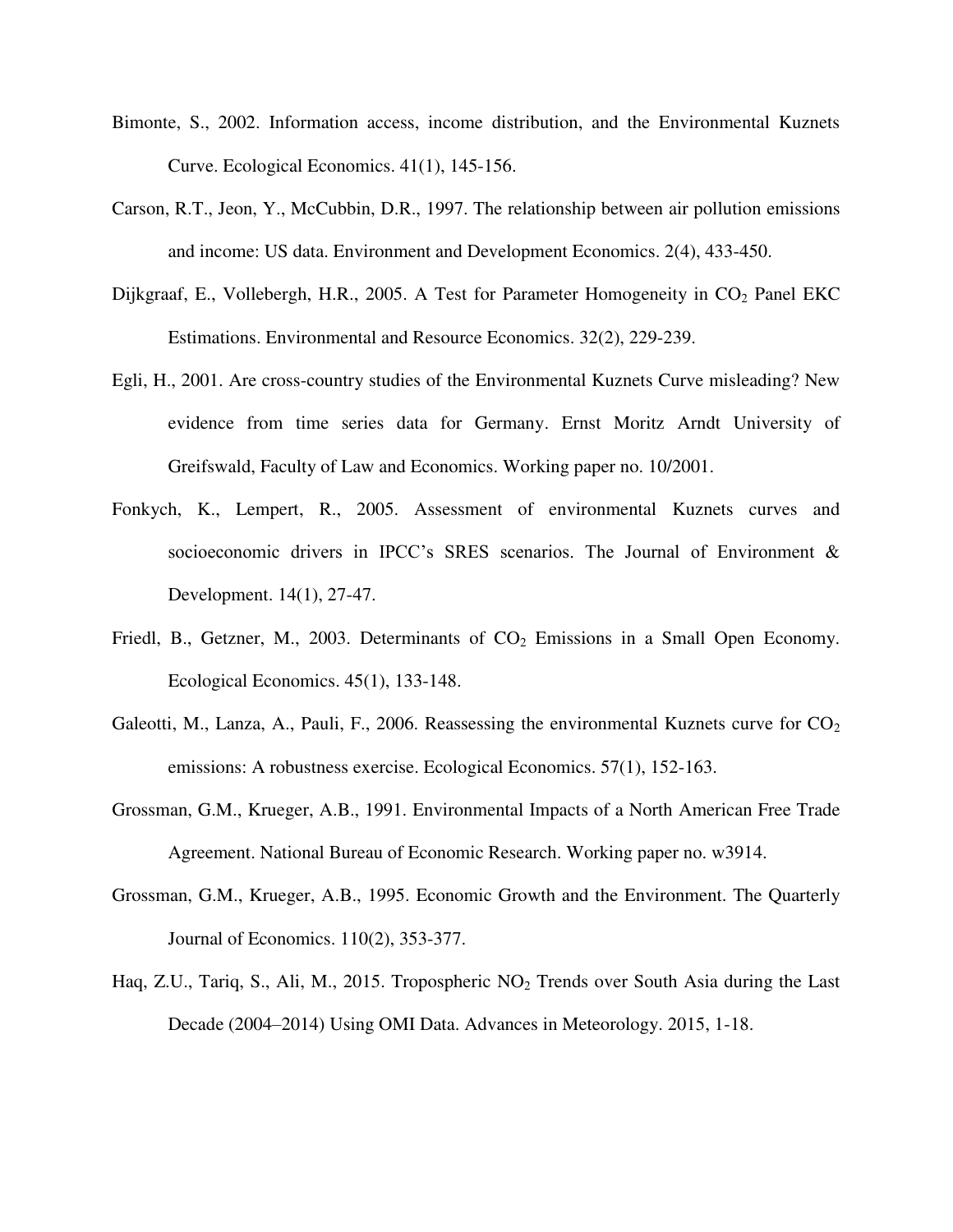- Harbaugh, W.T., Levinson, A., Wilson, D.M., 2002. Reexamining the empirical evidence for an environmental Kuznets curve. Review of Economics and Statistics. 84(3), 541-551.
- Himmel, R.L., DeWerth, D.W., 1974. Evaluation of the pollutant emissions from gas-fired ranges. American Gas Association Laboratories, Research Report No. 1492.
- Hill, R.J., Magnani, E., 2002. An exploration of the conceptual and empirical basis of the environmental Kuznets curve. Australian Economic Papers. 41(2), 239-254.
- Holtz-Eakin, D., Selden, T.M., 1995. Stoking the Fires?  $CO<sub>2</sub>$  Emissions and Economic Growth. Journal of Public Economics. 57(1), 85-101.
- Kaufmann, R.K., Davidsdottir, B., Garnham, S., Pauly, P., 1998. The determinants of atmospheric  $SO<sub>2</sub>$  concentrations: reconsidering the environmental Kuznets curve. Ecological Economics. 25(2), 209-220.
- Khanna, N., Plassmann, F., 2004. The demand for environmental quality and the environmental Kuznets Curve hypothesis. Ecological Economics. 51(3), 225-236.
- Kuznets, S., 1955. Economic Growth and Income Inequality. The American Economic Review. 45(1), 1-28.
- Lau, S.S., 2011. Physical environment of tall residential buildings: the case of Hong Kong, in: Yuen, B., Yeh, A.G.O. (Eds.) High-rise living in Asian cities. Springer, Netherlands, pp. 25-47.
- Lindmark, M., 2002. An EKC-Pattern in Historical Perspective: Carbon Dioxide Emissions, Technology, Fuel Prices and Growth in Sweden 1870-1997. Ecological Economics. 42(1), 333-347.
- List, J.A., Gallet, C.A., 1999. The environmental Kuznets curve: does one size fit all? Ecological Economics. 31(3), 409-423.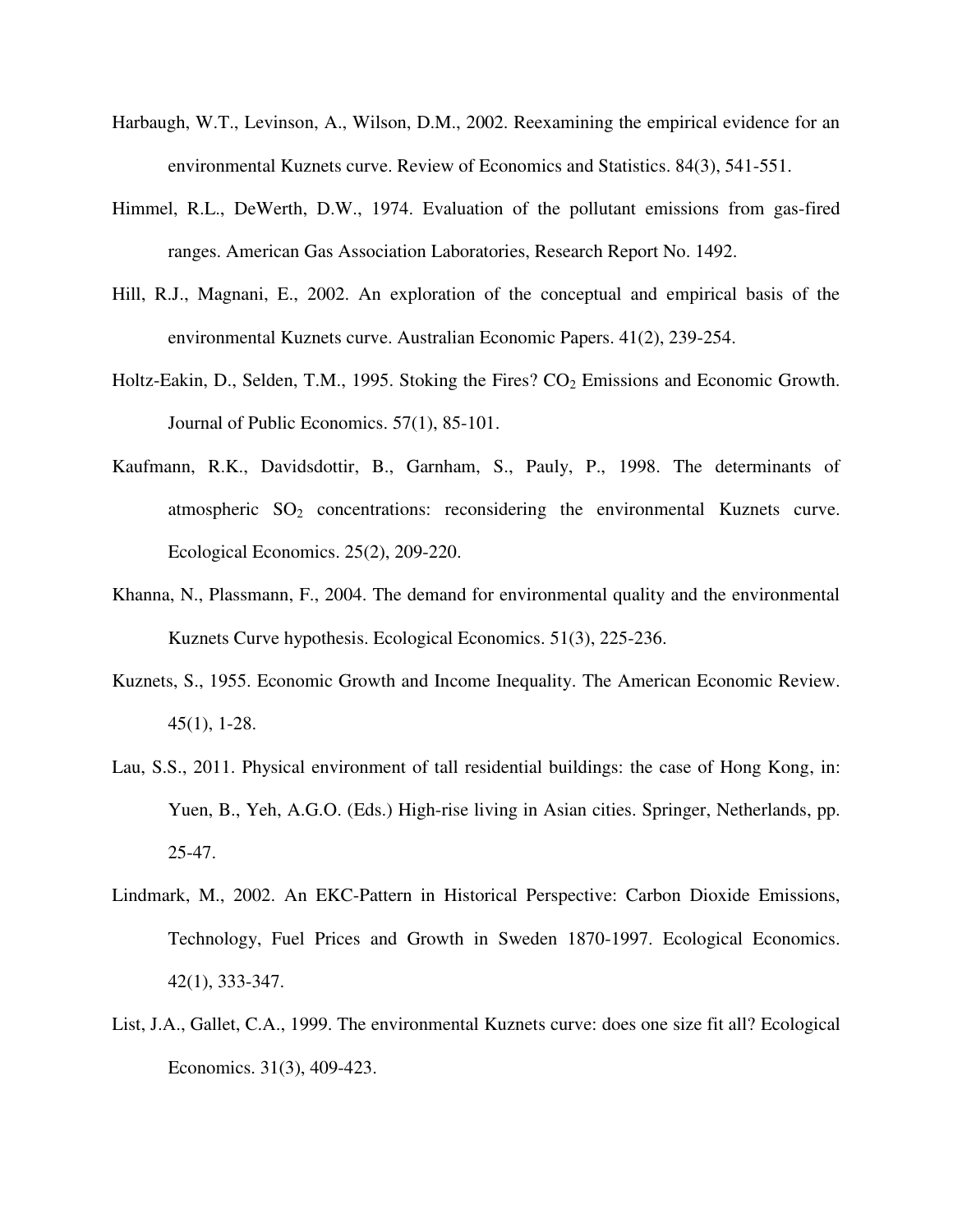- Lu, Z., Zhang, Q., Streets, D.G., 2011. Sulfur dioxide and primary carbonaceous aerosol emissions in China and India, 1996–2010. Atmospheric Chemistry and Physics. 11(18), 9839-9864.
- Mallik, C., Lal, S., 2014. Seasonal characteristics of  $SO_2$ ,  $NO_2$ , and CO emissions in and around the Indo-Gangetic Plain. Environmental Monitoring and Assessment. 186(2), 1295-1310.
- Millimet, D.L., List, J.A., Stengos, T., 2003. The environmental Kuznets curve: Real progress or misspecified models?. Review of Economics and Statistics. 85(4), 1038-1047.
- Musolesi, A., Mazzanti, M., Zoboli, R., 2010. A panel data heterogeneous Bayesian estimation of environmental Kuznets curves for  $CO<sub>2</sub>$  emissions. Applied Economics. 42(18), 2275-2287.
- Neuwirth, R., 2005. Shadow cities: a billion squatters, a new urban world. New York: Routledge.
- Panayotou, T., 1993. Empirical Tests and Policy Analysis of Environmental Degradation at Different Stages of Economic Development. International Labour Organization. Working paper no. 292778.
- Park, S., Lee, Y., 2011. Regional model of EKC for air pollution: Evidence from the Republic of Korea. Energy Policy. 39(10), 5840-5849.
- Relwani, S.M., Moschandreas, D.J., Billick, I.H., 1986. Effects of operational factors on pollutant emission rates from residential gas appliances. Journal of the Air Pollution Control Association. 36(11), 1233-1237.
- Roumasset, J., Burnett, K., Wang, H., 2006. Environmental resources and economic growth. World Bank, Washington, DC.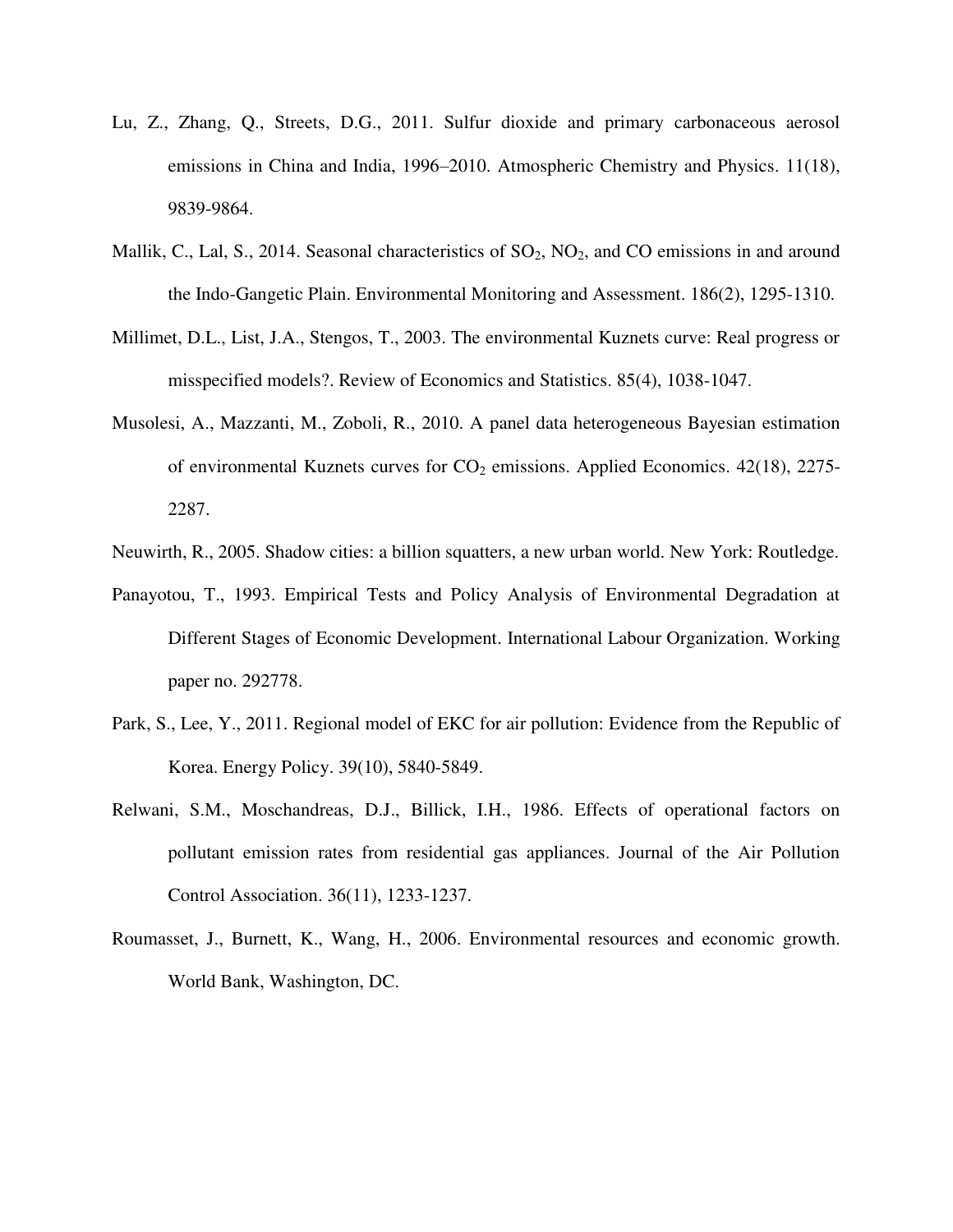- Selden, T.M., Song, D., 1994. Environmental Quality and Development: Is there a Kuznets Curve for Air Pollution Emissions?. Journal of Environmental Economics and Management. 27(2), 147-162.
- Shafik, N., 1994. Economic development and environmental quality: an econometric analysis. Oxford Economic Papers. 46(4), 757-773.
- Song, M.L., Zhang, W., Wang, S.H., 2013. Inflection point of environmental Kuznets curve in Mainland China. Energy Policy. 57, 14-20.
- Soytas, U., Sari, R., Ewing, B.T., 2007. Energy consumption, income, and carbon emissions in the United States. Ecological Economics. 62(3), 482-489.
- Suri, V., Chapman, D., 1998. Economic growth, trade and energy: implications for the environmental Kuznets curve. Ecological Economics. 25(2), 195-208.
- Tamazian, A., Chousa, J.P., Vadlamannati, K.C., 2009. Does higher economic and financial development lead to environmental degradation: evidence from BRIC countries. Energy Policy. 37(1), 246-253.
- Taskin, F., Zaim, O., 2000. Searching for a Kuznets curve in environmental efficiency using kernel estimation. Economics Letters. 68(2), 217-223.
- Welsch, H., 2004. Corruption, growth, and the environment: a cross-country analysis. Environment and Development Economics. 9(5), 663-693.
- Zeldovich, Y.B., 1946. The oxidation of nitrogen in combustion and explosions. Acta Physicochim, URSS. 21(4), 577-628.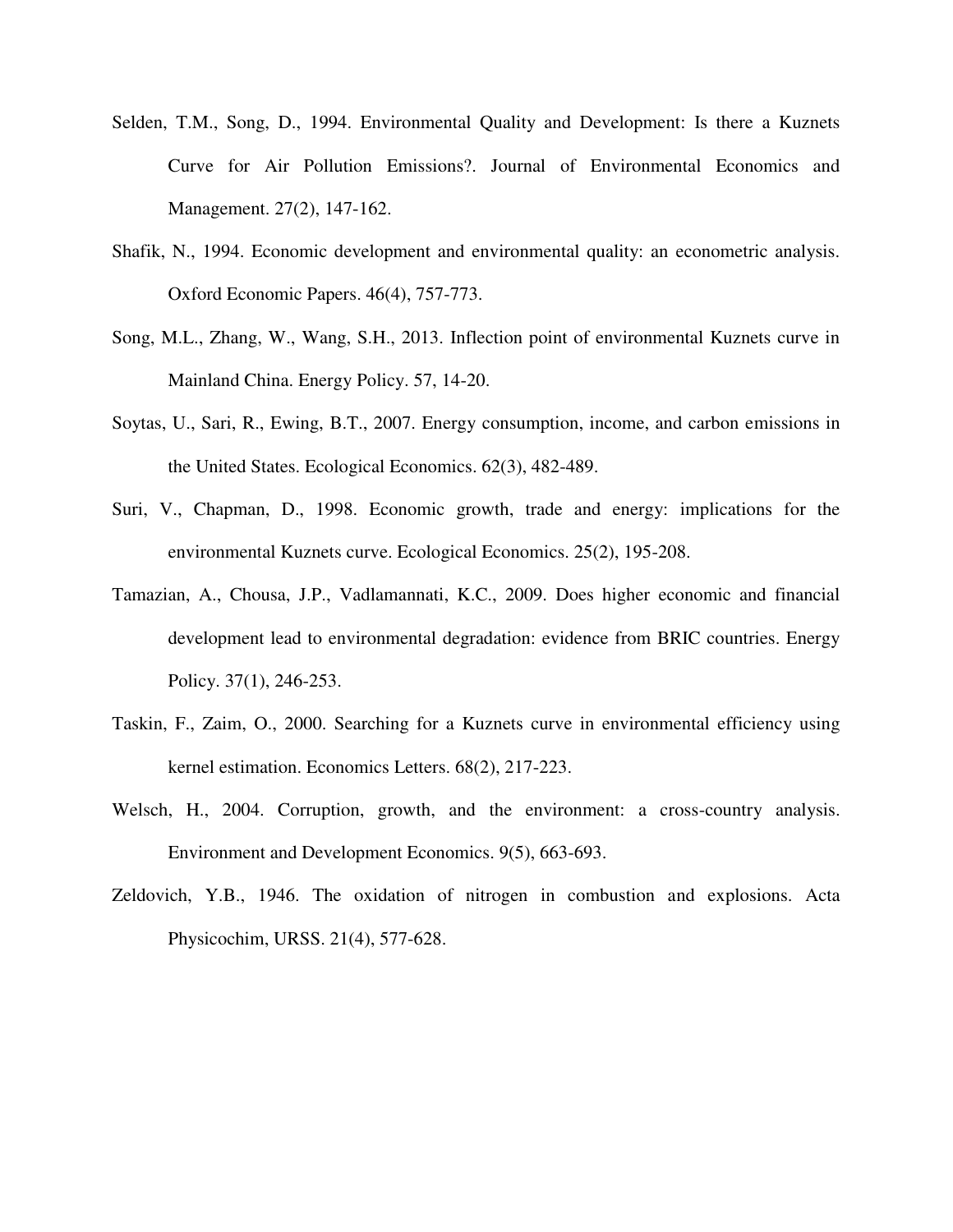| <b>Area</b> | <b>Model</b>                       | <b>Effect</b> | a <sub>0</sub>      | a <sub>I</sub>           | $a_2$                    | $a_3$                    | $a_4$                    | a <sub>5</sub>        | a <sub>6</sub>           | <b>Wald Chi<sup>2</sup></b> | Prob. > $Chi^2$ |
|-------------|------------------------------------|---------------|---------------------|--------------------------|--------------------------|--------------------------|--------------------------|-----------------------|--------------------------|-----------------------------|-----------------|
|             |                                    | Fixed         | $15.188^{a}$        | $\overline{\phantom{0}}$ | $-1.581$ <sup>a</sup>    | $0.237^{\rm a}$          | $-0.765^{\rm a}$         | $-0.177$ <sup>a</sup> | $\overline{\phantom{a}}$ |                             | 0.0000          |
|             |                                    | (6.90)        | -                   | $(-6.72)$                | (7.81)                   | $(-3.19)$                | $(-5.04)$                |                       | 17.73                    |                             |                 |
|             | Consumption<br>Electricity         |               | $14.076^{\circ}$    | $\qquad \qquad -$        | -                        |                          | $-0.642$ <sup>a</sup>    | $-0.130^a$            | 0.001                    |                             |                 |
| Industrial  |                                    | Random        | (8.36)              | $\overline{\phantom{0}}$ | $\overline{a}$           | $\overline{\phantom{0}}$ | $(-2.93)$                | $(-4.06)$             | (0.68)                   | 98.03                       | 0.0000          |
|             |                                    | Fixed         | $17.544^a$          | 0.016                    |                          |                          | $-0.611^a$               | $-0.164$ <sup>a</sup> |                          | 15.36                       | 0.0000          |
|             |                                    |               | (9.58)              | (0.58)                   |                          | $\overline{\phantom{a}}$ | $(-2.79)$                | $(-5.15)$             |                          |                             |                 |
|             | Consumption<br>Petroleum<br>Random |               | $12.242^a$          | $\overline{\phantom{a}}$ | $-1.223^a$               | $0.164^a$                |                          | $-0.157$ <sup>a</sup> | $0.002^b$                | 83.50                       |                 |
|             |                                    |               | (9.19)              | $\overline{\phantom{0}}$ | $(-8.35)$                | (8.39)                   |                          | $(-5.28)$             | (2.22)                   |                             | 0.0000          |
|             |                                    | Fixed         | 14.708 <sup>a</sup> | $-0.047$                 | $-1.555^{\text{a}}$      | $0.239^{a}$              | $-0.754$ <sup>a</sup>    | $-0.178$ <sup>a</sup> | 0.002                    |                             | 0.0000          |
|             |                                    |               | (6.25)              | $(-0.99)$                | $(-6.33)$                | (7.78)                   | $(-3.14)$                | $(-5.03)$             | (1.40)                   | 18.06                       |                 |
|             | Consumption<br>Electricity         |               | $13.380^a$          | $\overline{\phantom{a}}$ | $-1.339$ <sup>a</sup>    | $0.192^{\text{a}}$       | $-0.623^{\rm a}$         | $-0.132^a$            |                          |                             |                 |
| Residential |                                    | Random        | (7.39)              | $\overline{\phantom{0}}$ | $(-6.87)$                | (7.65)                   | $(-2.85)$                | $(-4.07)$             | -                        | 101.55                      | 0.0000          |
|             |                                    | Fixed         | $18.076^a$          | $\overline{\phantom{0}}$ | $-1.766^a$               | $0.216^a$                | $-0.622$ <sup>a</sup>    | $-0.166^a$            |                          |                             | 0.0000          |
|             |                                    |               | (9.25)              | $\overline{\phantom{0}}$ | $(-8.87)$                | (8.74)                   | $(-2.83)$                | $(-5.20)$             |                          | 15.42                       |                 |
|             | Consumption<br>Petroleum           |               | $11.992^a$          | $-0.022$                 | $\overline{\phantom{a}}$ | $0.165^{\rm a}$          | $\overline{\phantom{a}}$ | $-0.156^a$            | 0.002                    |                             |                 |
|             |                                    | Random        | (8.51)              | $(-0.72)$                | $\overline{\phantom{a}}$ | (8.38)                   |                          | $(-5.26)$             | (2.19)                   | 82.48                       | 0.0000          |

**Appendix 1A: Model estimation results for NO2 using full dataset** 

Energy Consumption model:  $E_{ijk} = a_0 + a_1 E C_{jk} + a_2 P O P_{jk} + a_3 Y_{jk}$ .  $P O P_{jk} + a_4 Y_{jk} + a_5 Y_{jk}^2 + a_6 Y_{jk}^3$ Petroleum Consumption model:  $E_{ijk} = a_0 + a_1PC_{jk} + a_2POP_{jk} + a_3Y_{jk}$ . POP $_{jk} + a_4Y_{jk} + a_5Y_{jk}^2 + a_6Y_{jk}^3$ 

*a value at 1% significance level, b value at 5% significance level, c value at 10% significance level; t-statistics are within parentheses*

*Note: models for respective stratum have been selected based on Hausman specification test*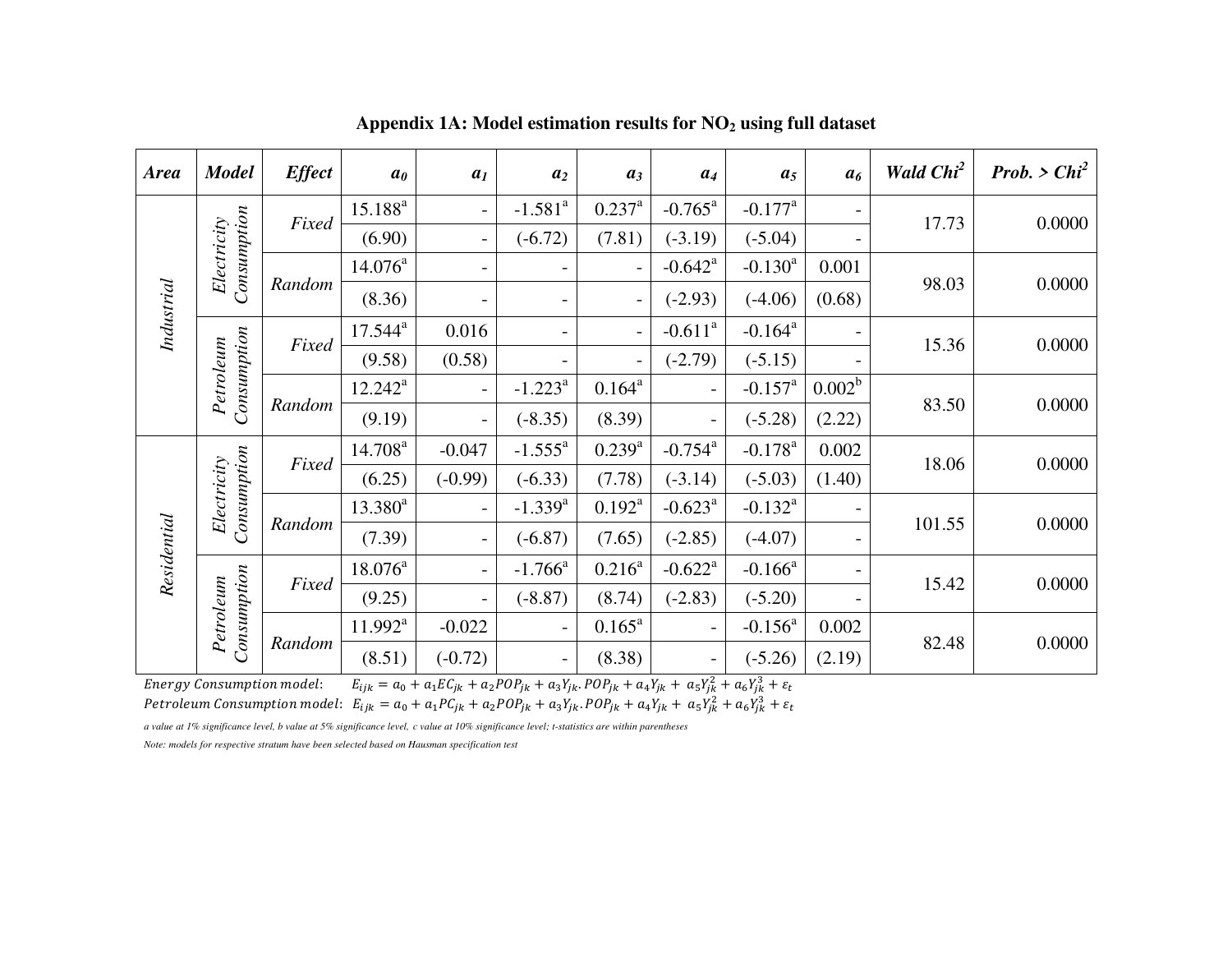| <b>Model</b> | <b>Effect</b> | a <sub>0</sub>       | a <sub>I</sub>           | a <sub>2</sub>           | $a_3$                    | a <sub>4</sub>           | a <sub>5</sub>           | a <sub>6</sub>           | Wald Chi <sup>2</sup> | Prob. > $Chi^2$ |
|--------------|---------------|----------------------|--------------------------|--------------------------|--------------------------|--------------------------|--------------------------|--------------------------|-----------------------|-----------------|
|              |               |                      |                          |                          | <b>Low Income</b>        |                          |                          |                          |                       |                 |
|              | Fixed         | $7.549^{b}$          | $0.150^{6}$              |                          | $-0.051$                 | $-0.652$                 |                          | $\overline{\phantom{a}}$ | 4.65                  | 0.000           |
| Electricity  |               | (2.19)               | (2.40)                   | $\overline{\phantom{a}}$ | $(-0.98)$                | $(-0.68)$                |                          |                          |                       |                 |
| Consumption  | Random        | $4.426^{b}$          | $0.136^{b}$              |                          |                          | $-0.772$                 | $\overline{\phantom{0}}$ | -                        | 24.57                 | 0.000           |
|              |               | (1.85)               | (2.23)                   |                          | $\overline{\phantom{a}}$ | $(-0.83)$                |                          |                          |                       |                 |
|              | Fixed         | $9.393^{b}$          | $\overline{\phantom{a}}$ | $-0.416$                 | $\overline{\phantom{a}}$ | $-0.761$                 | $\overline{\phantom{a}}$ | $-0.012$                 | 4.03                  | 0.001           |
| Petroleum    |               | (2.56)               | $\blacksquare$           | $(-1.23)$                | $\overline{\phantom{a}}$ | $(-0.79)$                |                          | $(-1.21)$                |                       |                 |
| Consumption  | Random        | $4.5\overline{55^b}$ | 0.066                    |                          | $\overline{\phantom{a}}$ |                          | 0.218                    | $-0.014$                 | 20.40                 | 0.002           |
|              |               | (2.10)               | (1.03)                   |                          |                          |                          | (1.34)                   | $(-1.37)$                |                       |                 |
|              |               |                      |                          |                          | <b>Medium Income</b>     |                          |                          |                          |                       |                 |
|              | Fixed         | $26.520^{b}$         | $-0.025$                 |                          |                          | $-2.316$                 | $-0.107$                 |                          | 16.65                 | 0.000           |
| Electricity  |               | (2.24)               | $(-0.55)$                |                          |                          | $(-0.49)$                | $(-0.17)$                |                          |                       |                 |
| Consumption  | Random        | $25.853^{b}$         | $\overline{\phantom{a}}$ | $-2.402^a$               | $0.330^{a}$              |                          |                          | $-0.002$                 | 100.18                | 0.000           |
|              |               | (2.19)               | $\overline{\phantom{a}}$ | $(-5.81)$                | (6.50)                   |                          | $\overline{\phantom{a}}$ | $(-0.08)$                |                       |                 |
|              | Fixed         | $25.533^{b}$         | 0.015                    |                          |                          | $-1.781$                 | $\overline{\phantom{a}}$ |                          | 16.59                 | 0.000           |
| Petroleum    |               | (2.18)               | (0.17)                   |                          |                          | $(-0.38)$                | $\overline{\phantom{a}}$ |                          |                       |                 |
| Consumption  | Random        | $25.094^{b}$         | $\overline{\phantom{a}}$ | $-2.437$ <sup>a</sup>    | $0.332^{a}$              | $-1.762$                 | $\blacksquare$           | 0.001                    | 100.14                | 0.000           |
|              |               | (2.15)               | $\overline{\phantom{a}}$ | $(-5.57)$                | (6.36)                   | $(-0.38)$                | $\overline{\phantom{a}}$ | (0.02)                   |                       |                 |
|              |               |                      |                          |                          | <b>High Income</b>       |                          |                          |                          |                       |                 |
|              | Fixed         | $26.851^{a}$         | $\overline{\phantom{a}}$ | $-3.818^{a}$             | $0.574^{a}$              | $\overline{\phantom{a}}$ | $-0.656^b$               | $0.013$ <sup>c</sup>     | 8.94                  | 0.000           |
| Electricity  |               | (4.32)               |                          | $(-3.95)$                | (4.95)                   |                          | $(-2.40)$                | (1.71)                   |                       |                 |
| Consumption  | Random        | $12.781^{b}$         | $-0.005$                 |                          |                          | 2.296                    | $\overline{\phantom{a}}$ | 0.014 <sup>c</sup>       | 41.68                 | 0.000           |
|              |               | (2.30)               | $(-0.08)$                |                          |                          | (1.16)                   | $\overline{\phantom{a}}$ | (1.76)                   |                       |                 |
|              | Fixed         | $24.463^a$           | 0.199 <sup>b</sup>       | $-2.941$ <sup>a</sup>    | $0.461^{\overline{a}}$   |                          | $\overline{\phantom{a}}$ | 0.006                    | 9.80                  | 0.000           |
| Petroleum    |               | (3.90)               | $(-2.16)$                | $(-2.81)$                | (4.09)                   | $\overline{\phantom{a}}$ |                          | (0.64)                   |                       |                 |
| Consumption  |               | $11.063^c$           | $-0.141$ <sup>c</sup>    | $\overline{\phantom{a}}$ | $0.273^a$                | $\overline{\phantom{a}}$ | $-0.419$                 |                          | 45.49                 | 0.000           |
|              | Random        | (1.95)               | $(-1.81)$                |                          | (2.69)                   |                          | $(-1.46)$                |                          |                       |                 |

## **Appendix 1B: Industrial area model estimation results for NO2 using segregated dataset**

Energy Consumption model:  $E_{ijk} = a_0 + a_1 E C_{jk} + a_2 P O P_{jk} + a_3 Y_{jk}$ .  $POP_{jk} + a_4 Y_{jk} + a_5 Y_{jk}^2 + a_6 Y_{jk}^3$ 

Petroleum Consumption model:  $E_{ijk} = a_0 + a_1PC_{jk} + a_2POP_{jk} + a_3Y_{jk}$ . PO $P_{jk} + a_4Y_{jk} + a_5Y_{jk}^2 + a_6Y_{jk}^3$ 

*a value at 1% significance level, b value at 5% significance level, c value at 10% significance level; t-statistics are within parentheses* 

*Note: models for respective stratum have been selected based on Hausman specification test*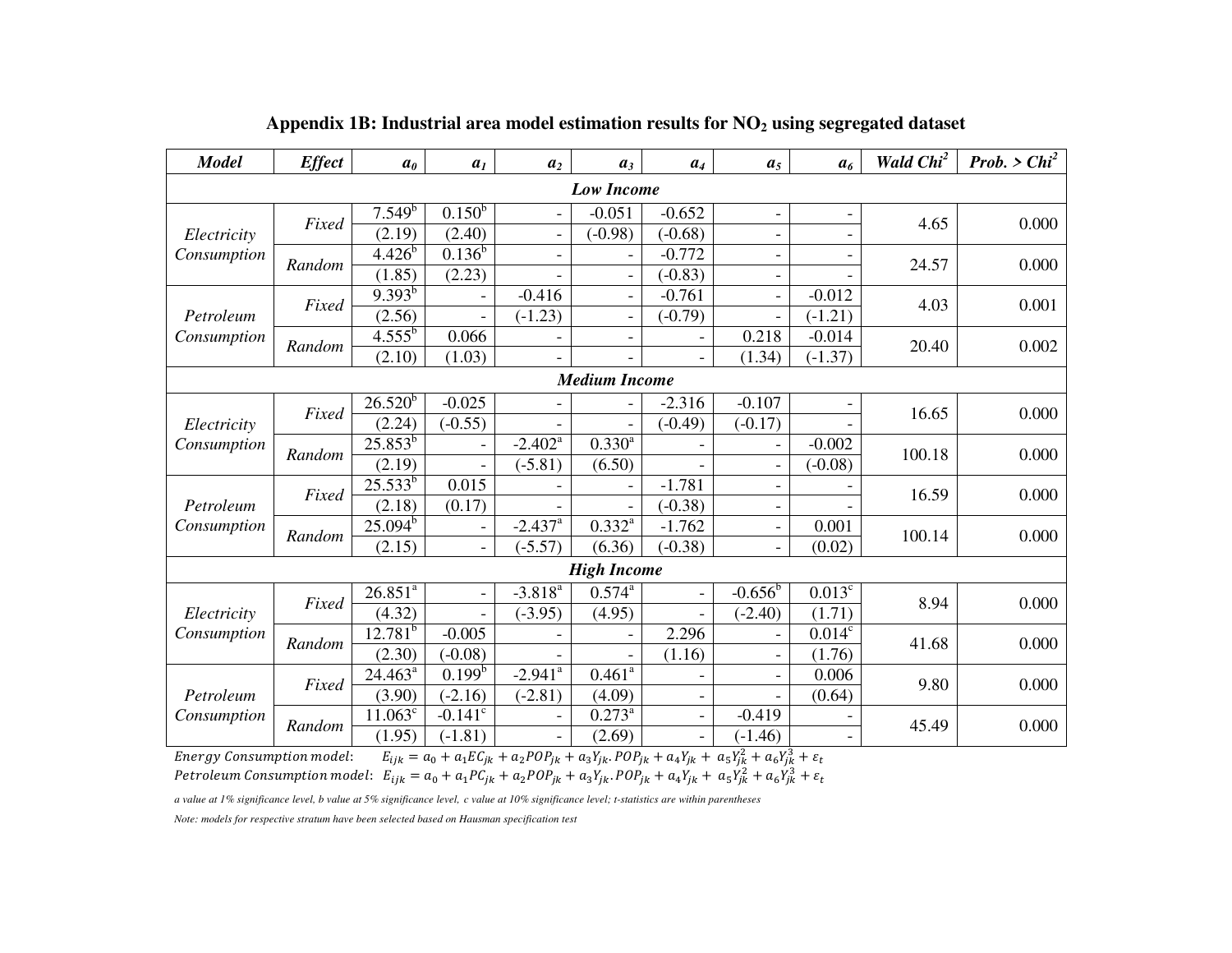| <b>Model</b> | <b>Effect</b> | a <sub>0</sub>        | a <sub>1</sub>           | a <sub>2</sub>          | $a_3$                  | $a_4$                    | a <sub>5</sub>        | a <sub>6</sub>         | Wald Chi <sup>2</sup> | Prob. > $Chi^2$ |
|--------------|---------------|-----------------------|--------------------------|-------------------------|------------------------|--------------------------|-----------------------|------------------------|-----------------------|-----------------|
|              |               |                       |                          |                         | <b>Low Income</b>      |                          |                       |                        |                       |                 |
|              |               | $14.055^{\circ}$      |                          | $-0.884^a$              | 0.039                  |                          | $0.258$ c             |                        |                       | 0.000           |
| Electricity  | Fixed         | (4.42)                |                          | $(-3.03)$               | (0.84)                 |                          | (1.80)                |                        | 8.68                  |                 |
| Consumption  | Random        | $9.013^a$             | $0.293^{\overline{a}}$   | $-0.484^c$              |                        | $-1.138$                 |                       | $-0.013$               | 47.21                 | 0.000           |
|              |               | (3.29)                | (4.23)                   | $(-1.89)$               |                        | $(-1.34)$                |                       | $(-1.63)$              |                       |                 |
|              | Fixed         | $18.238^{a}$          | $0.196^{\circ}$          | $-1.313^{\overline{a}}$ | $0.105^b$              | $-1.797$ <sup>b</sup>    |                       | $-0.016^c$             | 7.98                  | 0.000           |
| Petroleum    |               | (5.29)                | (3.21)                   | $(-4.30)$               | (2.23)                 | $(-2.01)$                |                       | $(-1.90)$              |                       |                 |
| Consumption  | Random        | $10.392^a$            | 0.087                    | $-0.696^{\overline{a}}$ |                        |                          | 0.115                 |                        | 31.10                 | 0.000           |
|              |               | (3.54)                | (1.62)                   | $(-2.60)$               |                        |                          | (0.80)                |                        |                       |                 |
|              |               |                       |                          |                         | <b>Medium Income</b>   |                          |                       |                        |                       |                 |
|              | Fixed         | $67.610^{a}$          |                          | $-1.761$ <sup>a</sup>   | $0.219^{a}$            | $-19.535^a$              | $2.222^a$             | $-0.098$ <sup>a</sup>  | 11.14                 | 0.000           |
| Electricity  |               | (4.49)                | $\overline{\phantom{a}}$ | $(-4.81)$               | (5.20)                 | $(-3.22)$                | (2.80)                | $(-2.91)$              |                       |                 |
| Consumption  | Random        | $67.440$ <sup>a</sup> | 0.017                    |                         | $0.21\overline{1^a}$   |                          | $2.300^a$             | $-0.102^{\rm a}$       | 65.22                 | 0.000           |
|              |               | (4.46)                | (0.43)                   |                         | (5.01)                 |                          | (2.92)                | $(-3.03)$              |                       |                 |
|              | Fixed         | $67.795^{a}$          | $\blacksquare$           | $-1.777$ <sup>a</sup>   |                        | $-19.534^{a}$            |                       | $-0.098^{a}$           | 11.15                 | 0.000           |
| Petroleum    |               | (4.52)                | $\overline{\phantom{a}}$ | $(-4.57)$               |                        | $(-3.25)$                |                       | $(-2.93)$              |                       |                 |
| Consumption  | Random        | $67.358^{a}$          | $\blacksquare$           | $-1.555^a$              | $0.205^{\rm a}$        | $-20.281$ <sup>a</sup>   | $2.335^{a}$           | $-0.103^a$             | 66.71                 | 0.000           |
|              |               | (4.50)                | $\overline{\phantom{0}}$ | $(-4.38)$               | (4.85)                 | $(-3.41)$                | (3.00)                | $(-3.10)$              |                       |                 |
|              |               |                       |                          |                         | <b>High Income</b>     |                          |                       |                        |                       |                 |
|              | Fixed         | $16.181^{a}$          | $\overline{\phantom{a}}$ | $-2.008$ <sup>a</sup>   | $0.268^{\rm a}$        | $\overline{\phantom{0}}$ | $-0.361$ <sup>c</sup> |                        | 5.86                  | 0.000           |
| Electricity  |               | (2.62)                | $\blacksquare$           | $(-3.17)$               | (3.91)                 |                          | $(-1.79)$             |                        |                       |                 |
| Consumption  | Random        | $12.147^{b}$          | $\blacksquare$           | $-1.006^a$              | $0.248^{\rm a}$        | $\overline{\phantom{0}}$ | $-0.085^{\rm b}$      | $0.013^{6}$            | 38.66                 | 0.000           |
|              |               | (2.10)                |                          | $(-3.28)$               | (3.89)                 |                          | $(-2.46)$             | (2.04)                 |                       |                 |
|              | Fixed         | $15.529^{b}$          | $-0.106$                 | $-1.635^{b}$            | $0.239^{a}$            | $-0.475$                 |                       |                        | 6.10                  | 0.000           |
| Petroleum    |               | (2.51)                | $(-1.51)$                | $(-2.33)$               | (3.29)                 | $(-0.25)$                |                       |                        |                       |                 |
| Consumption  | Random        | $11.527^b$            |                          | $-1.031$ <sup>a</sup>   | $0.233^{\overline{a}}$ |                          | $-0.032^{b}$          | $0.011^{\overline{c}}$ | 39.10                 | 0.000           |
|              |               | (1.98)                | $\overline{\phantom{0}}$ | $(-2.82)$               | (3.51)                 | $\qquad \qquad -$        | $(-2.08)$             | (1.71)                 |                       |                 |

**Appendix 1C: Residential area model estimation results for NO2 using segregated dataset** 

Energy Consumption model:  $E_{ijk} = a_0 + a_1 E C_{jk} + a_2 P O P_{jk} + a_3 Y_{jk}$ .  $P O P_{jk} + a_4 Y_{jk} + a_5 Y_{jk}^2 + a_6 Y_{jk}^3$ Petroleum Consumption model:  $E_{ijk} = a_0 + a_1PC_{jk} + a_2POP_{jk} + a_3Y_{jk}$ . PO $P_{jk} + a_4Y_{jk} + a_5Y_{jk}^2 + a_6Y_{jk}^3$ 

*a value at 1% significance level, b value at 5% significance level, c value at 10% significance level; t-statistics are within parentheses*

*Note: models for respective stratum have been selected based on Hausman specification test*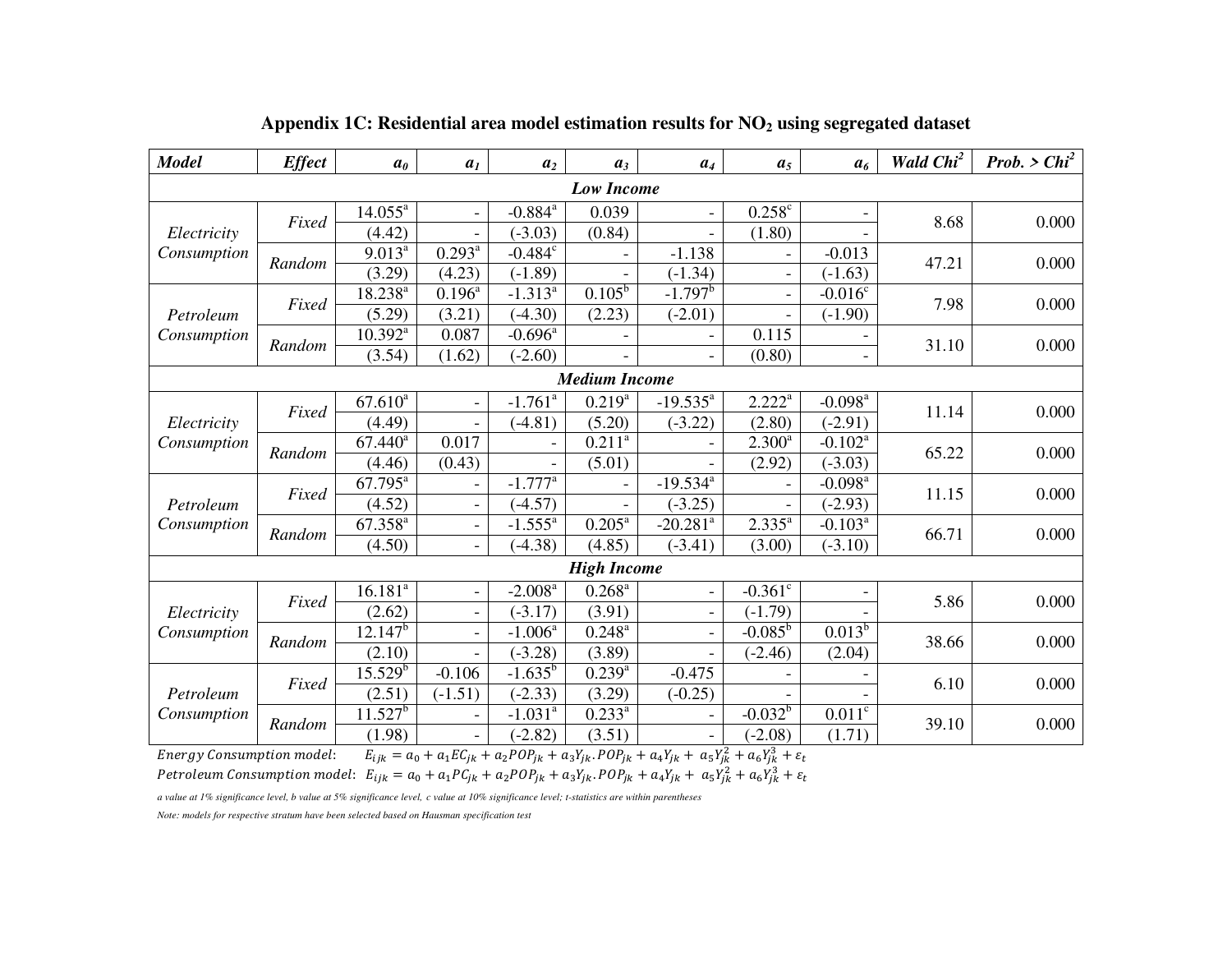|       | EC     | PC     | <b>POP</b> | POP.Y  | Y      | $v^2$  | $V^3$  |
|-------|--------|--------|------------|--------|--------|--------|--------|
| EC    | 1.0000 |        |            |        |        |        |        |
| PC    | 0.9408 | 1.0000 |            |        |        |        |        |
| POP   | 0.9484 | 0.8811 | 1.0000     |        |        |        |        |
| POP.Y | 0.9728 | 0.9074 | 0.9754     | 1.0000 |        |        |        |
| Y     | 0.9814 | 0.9248 | 0.9641     | 0.9919 | 1.0000 |        |        |
| $Y^2$ | 0.9670 | 0.9051 | 0.9456     | 0.9937 | 0.9876 | 1.0000 |        |
| $V^3$ | 0.9342 | 0.8698 | 0.9092     | 0.9744 | 0.9561 | 0.9900 | 1.0000 |

**Appendix 1D: Correlations among independent variables (for industrial area)** 

**Appendix 1E: Correlations among independent variables (for residential area)**

|                 | EC     | PC     | <b>POP</b> | POP.Y  | Y      | $v^2$  | $V^3$  |
|-----------------|--------|--------|------------|--------|--------|--------|--------|
| EC              | 1.0000 |        |            |        |        |        |        |
| $\overline{PC}$ | 0.8882 | 1.0000 |            |        |        |        |        |
| POP             | 0.8878 | 0.8614 | 1.0000     |        |        |        |        |
| POP.Y           | 0.9477 | 0.9040 | 0.9648     | 1.0000 |        |        |        |
| Y               | 0.9601 | 0.9139 | 0.9481     | 0.9923 | 1.0000 |        |        |
| $Y^2$           | 0.9528 | 0.9016 | 0.9232     | 0.9914 | 0.9888 | 1.0000 |        |
| $Y^3$           | 0.9282 | 0.8742 | 0.8851     | 0.9723 | 0.9607 | 0.9911 | 1.0000 |

**Appendix 1F: Robustness check for Industrial area models (full dataset)** 

| Models                   |                        | Core variables |           |          | <b>Testing Variables</b> |  |  |  |  |
|--------------------------|------------------------|----------------|-----------|----------|--------------------------|--|--|--|--|
| Consumption Model        |                        | ln(Y)          | $(lnY)^2$ | ln(POP)  | ln(Y).ln(POP)            |  |  |  |  |
|                          | <b>Estimated model</b> | $-0.765$       | $-0.177$  | $-1.581$ | 0.237                    |  |  |  |  |
| Electricity              | Partial regressions    |                |           |          |                          |  |  |  |  |
|                          | Regression 1           | $-0.091$       | $-0.001$  |          |                          |  |  |  |  |
|                          | Regression 2           | $-0.083$       | $-0.001$  | $-1.019$ |                          |  |  |  |  |
|                          | Regression 3           | $-0.017$       | $-0.008$  |          | 0.014                    |  |  |  |  |
|                          | Regression 4           | $-0.076$       | $-0.112$  | $-1.379$ | 0.190                    |  |  |  |  |
|                          |                        | $(lnY)^2$      | $(lnY)^3$ | ln(POP)  | ln(Y).ln(POP)            |  |  |  |  |
|                          | <b>Estimated model</b> | $-0.157$       | 0.002     | $-1.223$ | 0.164                    |  |  |  |  |
|                          | Partial regressions    |                |           |          |                          |  |  |  |  |
| Model                    | Regression 1           | $-0.011$       | 0.001     |          |                          |  |  |  |  |
| Petroleum<br>Consumption | Regression 2           | $-0.010$       | 0.001     | $-1.106$ |                          |  |  |  |  |
|                          | Regression 3           | $-0.012$       | 0.001     |          | 0.014                    |  |  |  |  |
|                          | Regression 4           | $-0.181$       | 0.004     | $-1.155$ | 0.162                    |  |  |  |  |

*Note: Robustness of the models for full dataset is ensured, as the coefficient signs of core variables remain unchanged.*